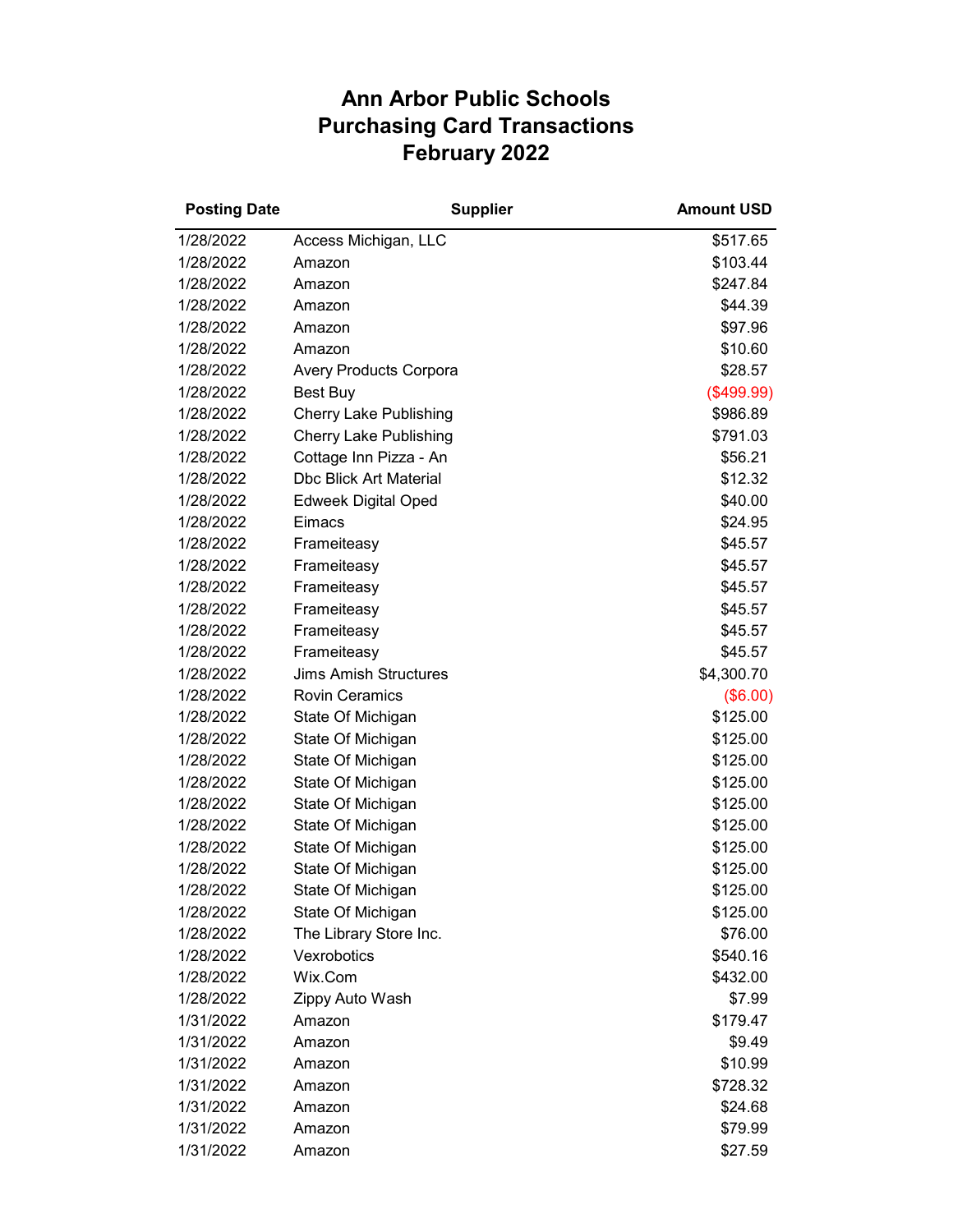| 1/31/2022 | Amazon                         | \$548.12    |
|-----------|--------------------------------|-------------|
| 1/31/2022 | American Heart Shopcpr         | (\$24.56)   |
| 1/31/2022 | Amway Grand Plaza Hote         | \$344.44    |
| 1/31/2022 | Amazon                         | (\$21.49)   |
| 1/31/2022 | Amazon                         | \$5.97      |
| 1/31/2022 | Andy Mark Inc                  | \$81.50     |
| 1/31/2022 | Andy Mark Inc                  | \$82.70     |
| 1/31/2022 | <b>Bsn Sports Llc</b>          | \$559.12    |
| 1/31/2022 | Courtyard Ann Arbor            | \$1,402.80  |
| 1/31/2022 | <b>Dollarbill Copying</b>      | \$1,334.46  |
| 1/31/2022 | <b>Dollarbill Copying</b>      | \$38.52     |
| 1/31/2022 | <b>Dropbox</b>                 | \$119.88    |
| 1/31/2022 | Facebk                         | \$80.69     |
| 1/31/2022 | Fcc Franklincvyseminar         | \$37.13     |
| 1/31/2022 | <b>Flinn Scientific Inc.</b>   | \$318.36    |
| 1/31/2022 | Frameiteasy                    | \$45.57     |
| 1/31/2022 | Jimmy Johns                    | \$137.60    |
| 1/31/2022 | Mailchimp Misc                 | \$9.99      |
| 1/31/2022 | Meijer                         | \$50.46     |
| 1/31/2022 | Mi Assoc Sch Adm               | \$370.00    |
| 1/31/2022 | <b>National Energy Control</b> | \$101.64    |
| 1/31/2022 | <b>Office Depot</b>            | \$63.56     |
| 1/31/2022 | <b>Office Depot</b>            | \$17.59     |
| 1/31/2022 | Paddle.Net Twocanoes           | \$529.99    |
| 1/31/2022 | Paypal Inthinking              | \$270.00    |
| 1/31/2022 | Robert Half Intl               | \$20,744.88 |
| 2/1/2022  | Amazon                         | \$32.74     |
| 2/1/2022  | Amazon                         | \$29.99     |
| 2/1/2022  | Amazon                         | \$45.64     |
| 2/1/2022  | Amazon                         | \$50.24     |
| 2/1/2022  | Amazon                         | \$79.96     |
| 2/1/2022  | Amazon                         | \$39.98     |
| 2/1/2022  | Amazon                         | \$44.50     |
| 2/1/2022  | Amazon                         | \$9.98      |
| 2/1/2022  | Amazon                         | \$273.32    |
| 2/1/2022  | Amazon                         | \$58.64     |
| 2/1/2022  | Amazon                         | \$104.12    |
| 2/1/2022  | Amazon                         | \$128.78    |
| 2/1/2022  | Amazon                         | \$32.88     |
| 2/1/2022  | Amazon                         | \$18.95     |
| 2/1/2022  | Amazon                         | \$66.33     |
| 2/1/2022  | Eastern Michigan Univ.         | \$175.00    |
| 2/1/2022  | Meijer                         | \$95.88     |
| 2/1/2022  | MI Assoc Sch Adm               | \$250.00    |
| 2/1/2022  | Mi State Police Ichat          | \$100.00    |
| 2/1/2022  | <b>Michaels</b>                | \$66.24     |
| 2/1/2022  | Monoprice, Inc.                | \$1,069.96  |
| 2/1/2022  | <b>MSBO</b>                    | \$60.00     |
| 2/1/2022  | <b>Msu Payments</b>            | \$200.00    |
| 2/1/2022  | Music Together Llc             | \$76.00     |
|           |                                |             |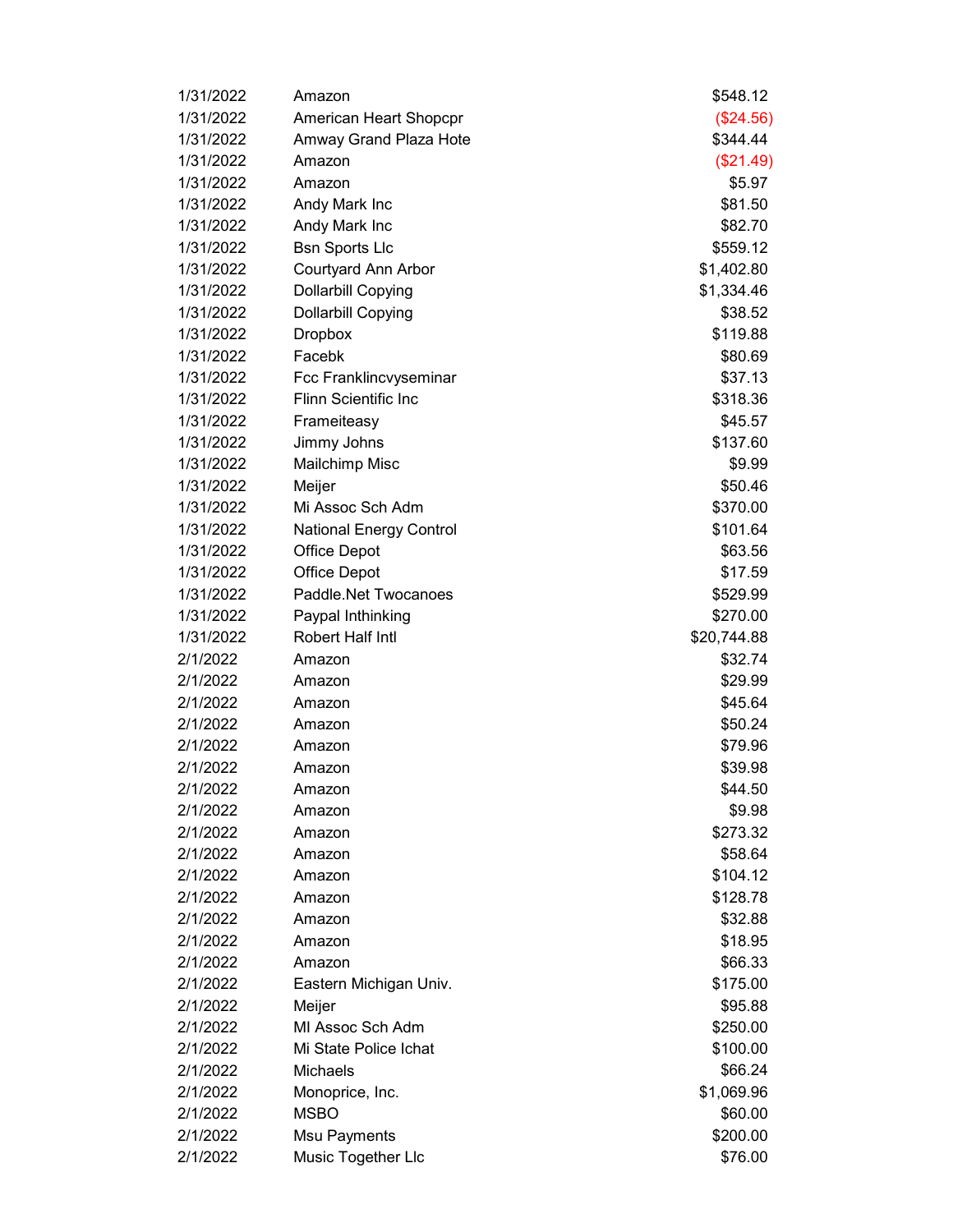| 2/1/2022 | Nasco Fort Atkinson         | \$110.35   |
|----------|-----------------------------|------------|
| 2/1/2022 | <b>Office Depot</b>         | \$37.18    |
| 2/1/2022 | <b>Office Depot</b>         | \$73.91    |
| 2/1/2022 | Sq Burpee Man               | \$175.00   |
| 2/1/2022 | Stadium Hardware            | \$61.00    |
| 2/1/2022 | State Of Michigan           | \$125.00   |
| 2/1/2022 | State Of Michigan           | \$125.00   |
| 2/1/2022 | State Of Michigan           | \$125.00   |
| 2/1/2022 | State Of Michigan           | \$125.00   |
| 2/1/2022 | State Of Michigan           | \$125.00   |
| 2/1/2022 | State Of Michigan           | \$125.00   |
| 2/1/2022 | Usps                        | \$45.52    |
| 2/2/2022 | <b>Adafruit Industries</b>  | \$499.75   |
| 2/2/2022 | Amazon                      | \$5.32     |
| 2/2/2022 | Amazon                      | (\$37.83)  |
| 2/2/2022 | Amazon                      | \$235.99   |
| 2/2/2022 | Amazon                      | \$82.98    |
| 2/2/2022 | American Heart Shopcpr      | \$601.51   |
| 2/2/2022 | <b>First Book</b>           | \$7.73     |
| 2/2/2022 | Jimmy Johns                 | \$330.00   |
| 2/2/2022 | Kroger                      | \$43.42    |
| 2/2/2022 | <b>Little Caesars</b>       | \$155.48   |
| 2/2/2022 | <b>Office Depot</b>         | \$11.19    |
| 2/2/2022 | <b>Office Depot</b>         | \$162.90   |
| 2/2/2022 | <b>Office Depot</b>         | \$10.99    |
| 2/2/2022 | <b>Office Depot</b>         | \$72.67    |
| 2/2/2022 | <b>Office Depot</b>         | \$679.96   |
| 2/2/2022 | <b>Office Depot</b>         | \$11.29    |
| 2/2/2022 | <b>Office Depot</b>         | \$32.89    |
| 2/2/2022 | <b>Office Depot</b>         | \$201.60   |
| 2/2/2022 | Paddle.Net Twocanoes        | (\$30.00)  |
| 2/2/2022 | Rgus                        | \$500.00   |
| 2/2/2022 | Target                      | \$26.15    |
| 2/2/2022 | The Career Center           | \$200.00   |
| 2/2/2022 | The Home Depot              | \$107.82   |
| 2/2/2022 | Usps                        | \$12.21    |
| 2/2/2022 | Zoom.Us                     | \$14.99    |
| 2/3/2022 | Amazon                      | \$7.13     |
| 2/3/2022 | Amazon                      | \$240.00   |
| 2/3/2022 | Amazon                      | \$3.47     |
| 2/3/2022 | Amazon                      | \$18.96    |
| 2/3/2022 | <b>American Red Cross</b>   | (\$350.00) |
| 2/3/2022 | <b>American Red Cross</b>   | \$350.00   |
| 2/3/2022 | Amway Grand Plaza Hote      | \$685.68   |
| 2/3/2022 | Buildasign.Com              | \$163.79   |
| 2/3/2022 | <b>Dropbox</b>              | \$119.88   |
| 2/3/2022 | <b>Edweek Print Digital</b> | \$79.00    |
| 2/3/2022 | Golden Limousine            | \$200.00   |
| 2/3/2022 | Golden Limousine            | \$200.00   |
| 2/3/2022 | <b>Office Depot</b>         | \$45.69    |
|          |                             |            |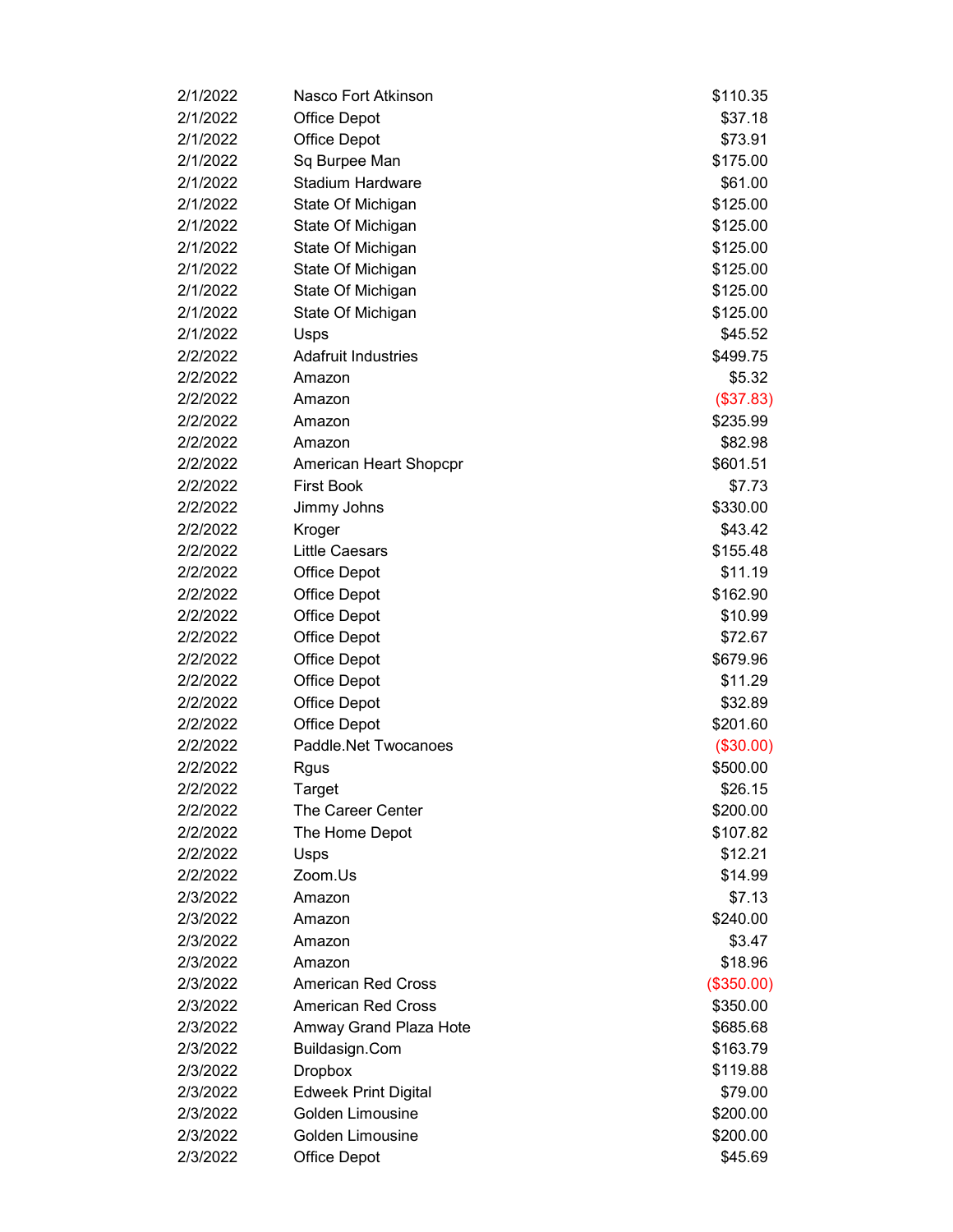| 2/3/2022 | <b>Office Depot</b>            | \$3.77     |
|----------|--------------------------------|------------|
| 2/3/2022 | Office Depot                   | \$48.31    |
| 2/4/2022 | Access Michigan, Llc           | \$170.87   |
| 2/4/2022 | Amazon                         | \$21.66    |
| 2/4/2022 | Amazon                         | \$98.99    |
| 2/4/2022 | Amazon                         | \$129.95   |
| 2/4/2022 | Amazon                         | \$388.40   |
| 2/4/2022 | Amazon                         | \$177.66   |
| 2/4/2022 | Amazon                         | \$12.59    |
| 2/4/2022 | <b>B&amp;h Photo</b>           | \$152.84   |
| 2/4/2022 | <b>B&amp;h Photo</b>           | \$278.97   |
| 2/4/2022 | <b>Black Stone Bookstore</b>   | \$216.14   |
| 2/4/2022 | <b>Blindside Networks Inc.</b> | \$5,400.00 |
| 2/4/2022 | <b>Concord Theatricals Co</b>  | \$125.00   |
| 2/4/2022 | <b>Dollarbill Copying</b>      | \$119.80   |
| 2/4/2022 | <b>Dollarbill Copying</b>      | \$119.80   |
| 2/4/2022 | Golden Limousine               | \$200.00   |
| 2/4/2022 | Golden Limousine               | \$200.00   |
| 2/4/2022 | <b>Office Depot</b>            | \$2.24     |
| 2/4/2022 | <b>Quill Corporation</b>       | \$119.24   |
| 2/7/2022 | <b>Acco Brands Direct</b>      | \$8.17     |
| 2/7/2022 | <b>Acco Brands Direct</b>      | \$154.77   |
| 2/7/2022 | Amazon                         | \$205.00   |
| 2/7/2022 | Amazon                         | \$16.96    |
| 2/7/2022 | Amazon                         | \$26.97    |
| 2/7/2022 | Amazon                         | \$97.33    |
| 2/7/2022 | Amazon                         | \$32.28    |
| 2/7/2022 | Amazon                         | \$45.36    |
| 2/7/2022 | Amazon                         | \$307.49   |
| 2/7/2022 | Amazon                         | \$5.59     |
| 2/7/2022 | Amazon                         | \$121.99   |
| 2/7/2022 | Amazon                         | \$16.99    |
| 2/7/2022 | Amazon                         | \$8.99     |
| 2/7/2022 | Amazon                         | \$20.26    |
| 2/7/2022 | Amazon                         | \$127.76   |
| 2/7/2022 | Amazon                         | \$30.39    |
| 2/7/2022 | Amazon                         | \$137.89   |
| 2/7/2022 | <b>Chipotle Online</b>         | \$842.65   |
| 2/7/2022 | Comcast                        | \$206.48   |
| 2/7/2022 | Comcast                        | \$521.44   |
| 2/7/2022 | <b>GFS</b>                     | \$109.25   |
| 2/7/2022 | Lowes                          | \$124.50   |
| 2/7/2022 | Lowes                          | (\$12.74)  |
| 2/7/2022 | <b>National Energy Control</b> | \$294.29   |
| 2/7/2022 | <b>National Energy Control</b> | \$381.32   |
| 2/7/2022 | <b>Office Depot</b>            | \$10.99    |
| 2/7/2022 | <b>Quill Corporation</b>       | \$228.52   |
| 2/7/2022 | <b>Quill Corporation</b>       | \$264.09   |
| 2/8/2022 | Amazon                         | \$47.97    |
| 2/8/2022 | Amazon                         | \$79.97    |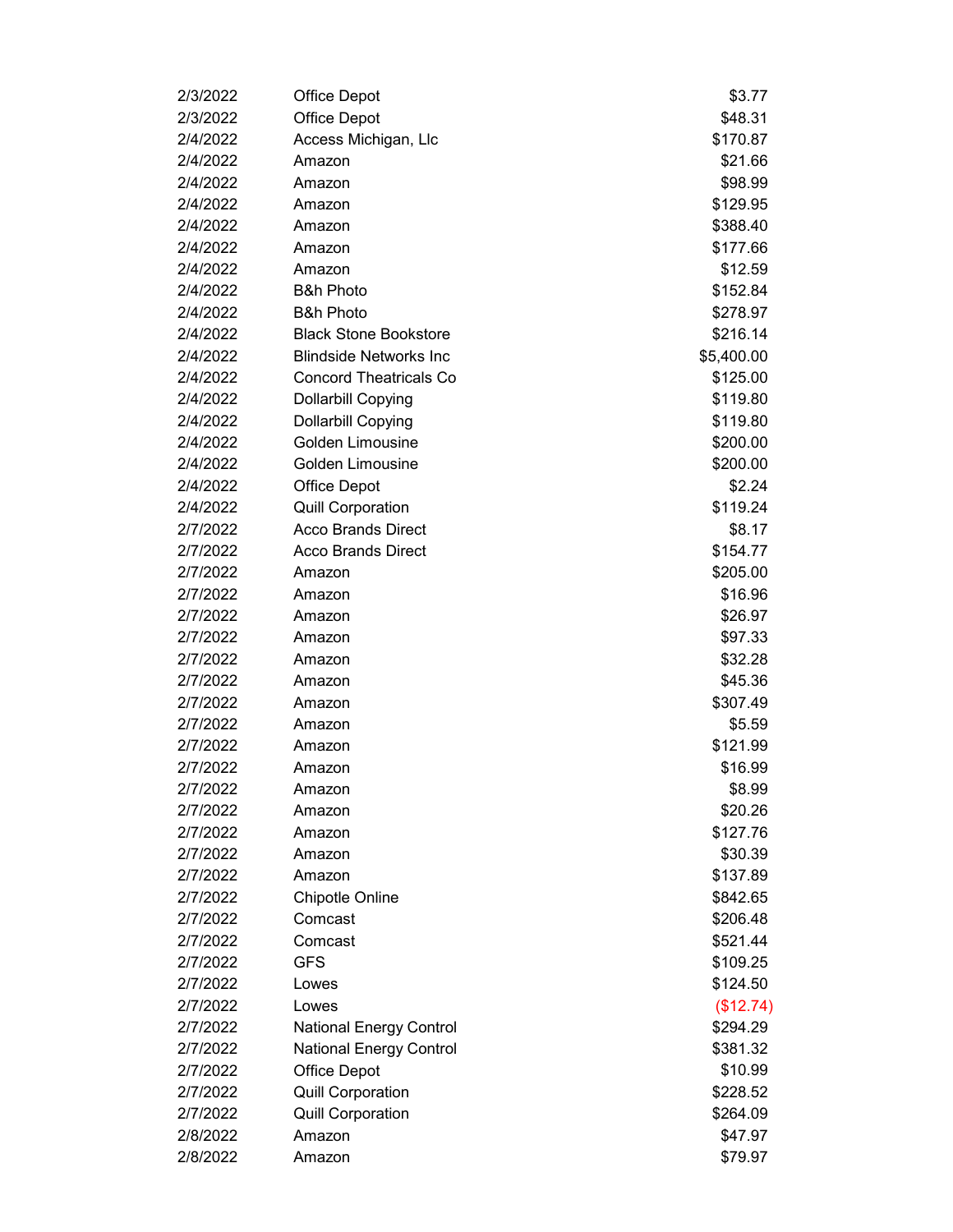| 2/8/2022 | Amazon                        | \$52.63     |
|----------|-------------------------------|-------------|
| 2/8/2022 | Amazon                        | \$155.00    |
| 2/8/2022 | Amazon                        | \$23.57     |
| 2/8/2022 | Amazon                        | \$29.99     |
| 2/8/2022 | Amazon                        | \$29.99     |
| 2/8/2022 | Amazon                        | \$584.98    |
| 2/8/2022 | Amazon                        | \$84.83     |
| 2/8/2022 | Amazon                        | \$17.05     |
| 2/8/2022 | Amazon                        | \$10.99     |
| 2/8/2022 | Amazon                        | \$156.81    |
| 2/8/2022 | <b>Center For Responsive</b>  | \$189.00    |
| 2/8/2022 | <b>Cherry Lake Publishing</b> | \$393.13    |
| 2/8/2022 | Delta                         | \$449.20    |
| 2/8/2022 | Fedex                         | \$0.95      |
| 2/8/2022 | In Twocanoes Software         | \$199.96    |
| 2/8/2022 | Int Baccalaureate Org         | \$744.00    |
| 2/8/2022 | Mi Assoc Sch Adm              | \$450.00    |
| 2/8/2022 | Mi State Police Ichat         | \$60.00     |
| 2/8/2022 | <b>Office Depot</b>           | \$49.84     |
| 2/8/2022 | <b>Office Depot</b>           | \$23.07     |
| 2/8/2022 | Sendcutsend.Com               | \$339.25    |
| 2/8/2022 | <b>Sweetwater Sound</b>       | \$91.96     |
| 2/8/2022 | Zoom.Us                       | \$14.99     |
| 2/9/2022 | Amazon                        | \$21.07     |
| 2/9/2022 | Amazon                        | \$35.31     |
| 2/9/2022 | Amazon                        | \$60.76     |
| 2/9/2022 | Amazon                        | \$89.86     |
| 2/9/2022 | Amazon                        | \$47.99     |
| 2/9/2022 | Amazon                        | \$24.89     |
| 2/9/2022 | Amazon                        | \$20.95     |
| 2/9/2022 | Amazon                        | \$87.92     |
| 2/9/2022 | Amazon                        | \$15.19     |
| 2/9/2022 | Amazon                        | \$27.61     |
| 2/9/2022 | <b>B&amp;h Photo</b>          | \$537.61    |
| 2/9/2022 | <b>B&amp;h Photo</b>          | \$891.87    |
| 2/9/2022 | Buildasign.Com                | (\$9.27)    |
| 2/9/2022 | Carson Dellosa Educati        | \$24.32     |
| 2/9/2022 | <b>Center For Responsive</b>  | \$199.00    |
| 2/9/2022 | <b>Council For Exceptiona</b> | \$334.00    |
| 2/9/2022 | <b>Ctr Advnment Study</b>     | \$900.00    |
| 2/9/2022 | Easykeyscom Inc               | \$29.48     |
| 2/9/2022 | <b>GFS</b>                    | \$207.58    |
| 2/9/2022 | Michigan High School A        | \$60.00     |
| 2/9/2022 | <b>Office Depot</b>           | \$444.70    |
| 2/9/2022 | <b>Office Depot</b>           | \$8.50      |
| 2/9/2022 | <b>Office Depot</b>           | \$51.29     |
| 2/9/2022 | <b>Office Depot</b>           | \$39.06     |
| 2/9/2022 | <b>Office Depot</b>           | \$189.08    |
| 2/9/2022 | <b>Office Depot</b>           | \$205.19    |
| 2/9/2022 | Overdrive Dist                | \$50,000.00 |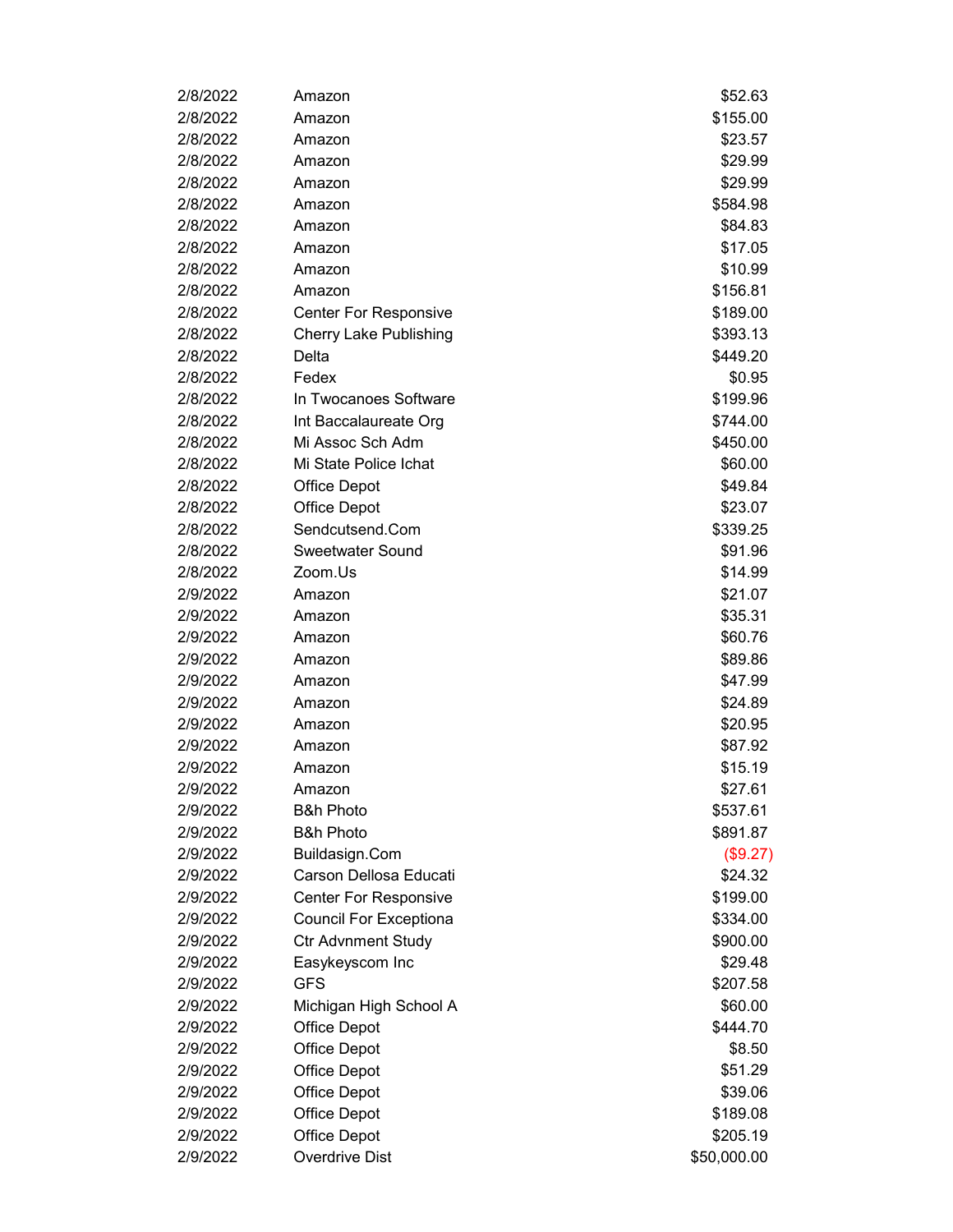| 2/9/2022  | Paypal Digitalinsp             | \$39.00    |
|-----------|--------------------------------|------------|
| 2/9/2022  | Py Jewish Federation           | \$37.38    |
| 2/9/2022  | Red Wing Shoes #695            | \$429.98   |
| 2/9/2022  | Revrobotics                    | \$31.77    |
| 2/9/2022  | Sheraton Ann Arbor Hot         | \$1,795.50 |
| 2/9/2022  | <b>Stadium Hardware</b>        | \$56.42    |
| 2/9/2022  | Staples 00115659               | \$74.94    |
| 2/9/2022  | <b>Sweetwater Sound</b>        | \$174.74   |
| 2/9/2022  | <b>Sweetwater Sound</b>        | \$353.99   |
| 2/9/2022  | Usps                           | \$6.80     |
| 2/9/2022  | Usps                           | \$25.40    |
| 2/9/2022  | Vexrobotics                    | \$62.41    |
| 2/9/2022  | Wm Supercenter #5761           | \$406.75   |
| 2/9/2022  | Yotsuba                        | \$25.00    |
| 2/10/2022 | Amazon                         | \$129.44   |
| 2/10/2022 | Amazon                         | \$27.86    |
| 2/10/2022 | Amazon                         | \$45.88    |
| 2/10/2022 | Amazon                         | \$62.35    |
| 2/10/2022 | Amazon                         | \$8.38     |
| 2/10/2022 | Amazon                         | (\$29.99)  |
| 2/10/2022 | Amazon                         | \$431.81   |
| 2/10/2022 | Amazon                         | \$454.46   |
| 2/10/2022 | <b>B&amp;h Photo</b>           | \$79.95    |
| 2/10/2022 | <b>Banebots</b>                | \$69.29    |
| 2/10/2022 | Beach Audio Inc                | \$280.68   |
| 2/10/2022 | Carpenter Bros Hardwar         | \$105.74   |
| 2/10/2022 | Grammarly                      | \$600.00   |
| 2/10/2022 | Kroger                         | \$38.45    |
| 2/10/2022 | Kroger                         | \$5.97     |
| 2/10/2022 | Marcos Pizza-                  | \$208.58   |
| 2/10/2022 | Martinizing Of Ann Arb         | \$60.20    |
| 2/10/2022 | Michigan Association O         | \$110.00   |
| 2/10/2022 | Michigan Association O         | \$110.00   |
| 2/10/2022 | Michigan Association O         | \$110.00   |
| 2/10/2022 | <b>National Energy Control</b> | \$928.94   |
| 2/10/2022 | <b>Office Depot</b>            | \$6.94     |
| 2/10/2022 | <b>Office Depot</b>            | \$21.45    |
| 2/10/2022 | <b>Office Depot</b>            | \$25.68    |
| 2/10/2022 | <b>Office Depot</b>            | \$54.52    |
| 2/10/2022 | <b>Office Depot</b>            | \$92.50    |
| 2/10/2022 | Paypal Betterimpac             | \$1,964.00 |
| 2/10/2022 | <b>Quill Corporation</b>       | \$100.98   |
| 2/10/2022 | <b>Stadium Hdw Online</b>      | \$35.49    |
| 2/10/2022 | <b>Teachers Discovery</b>      | \$118.74   |
| 2/10/2022 | Usps                           | \$9.25     |
| 2/10/2022 | Vexrobotics                    | \$60.36    |
| 2/10/2022 | Wholefds                       | \$14.37    |
| 2/10/2022 | Zoom.Us                        | \$53.52    |
| 2/10/2022 | Zoom.Us                        | \$61.16    |
| 2/10/2022 | Zoom.Us                        | \$5,607.67 |
|           |                                |            |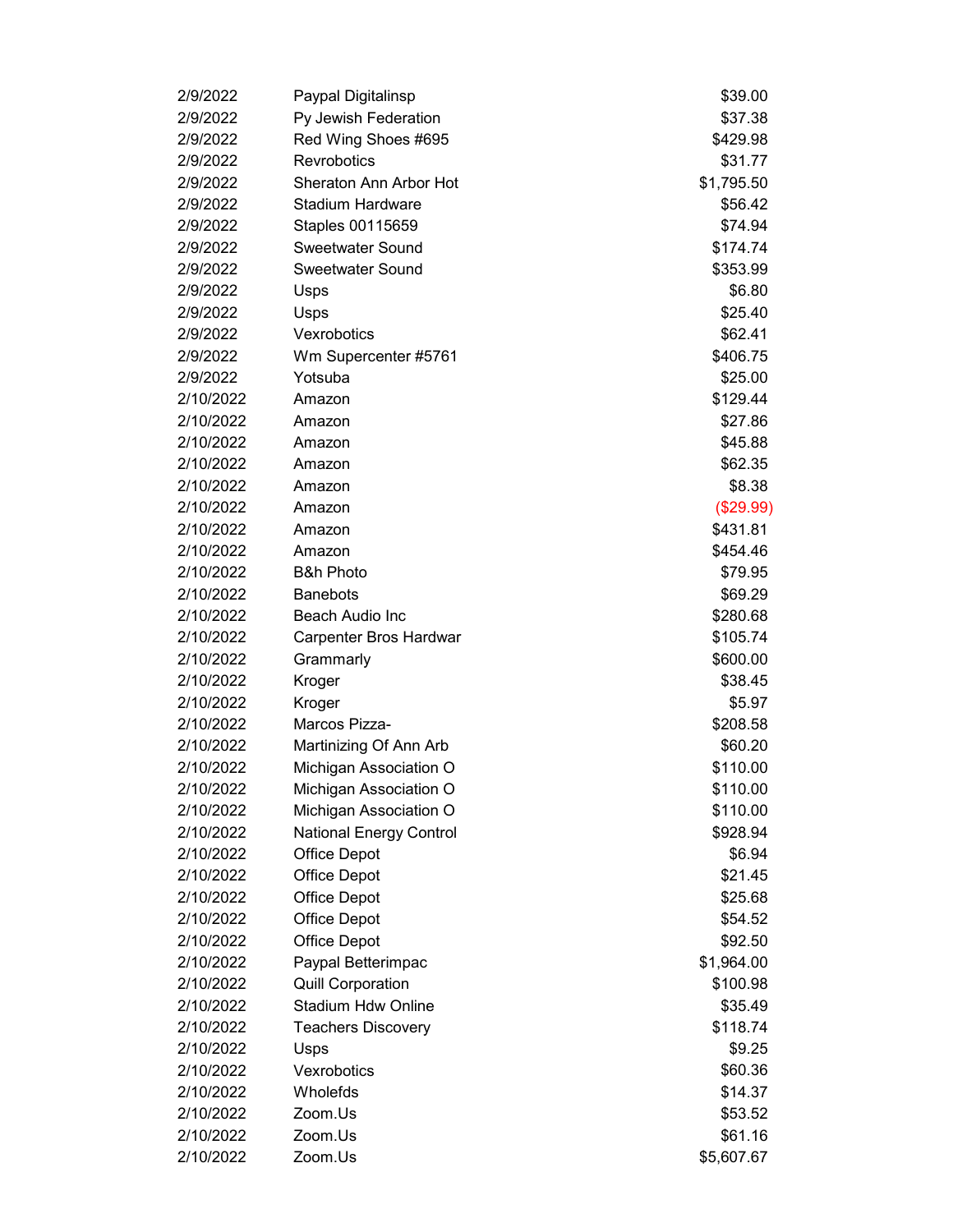| 2/11/2022 | Amazon                      | \$38.79              |
|-----------|-----------------------------|----------------------|
| 2/11/2022 | Amazon                      | \$28.95              |
| 2/11/2022 | Amazon                      | \$14.69              |
| 2/11/2022 | Amazon                      | \$16.49              |
| 2/11/2022 | Amazon                      | \$269.89             |
| 2/11/2022 | Amazon                      | \$11.99              |
| 2/11/2022 | Avant Assessment Llc        | \$24.90              |
| 2/11/2022 | <b>B&amp;h Photo</b>        | \$352.19             |
| 2/11/2022 | Beach Audio Inc             | (\$15.89)            |
| 2/11/2022 | <b>Buschs #1035</b>         | \$85.21              |
| 2/11/2022 | Fastspring                  | \$139.60             |
| 2/11/2022 | Identogo - Mi Fingerpr      | \$64.25              |
| 2/11/2022 | Ipy Aonenet                 | \$400.00             |
| 2/11/2022 | Ipy Aonenet                 | \$1,000.00           |
| 2/11/2022 | Kroger                      | (\$6.33)             |
| 2/11/2022 | Meijer                      | \$29.09              |
| 2/11/2022 | <b>Nfhsntwrk</b>            | \$69.99              |
| 2/11/2022 | <b>Office Depot</b>         | \$6.25               |
| 2/11/2022 | <b>Office Depot</b>         | \$17.56              |
| 2/11/2022 | <b>Office Depot</b>         | \$138.49             |
| 2/11/2022 | <b>Office Depot</b>         | \$326.99             |
| 2/11/2022 | <b>Office Depot</b>         | \$51.12              |
| 2/11/2022 | <b>Office Depot</b>         | \$131.97             |
| 2/11/2022 | <b>Stadium Hardware</b>     | \$91.77              |
| 2/11/2022 | State Of Michigan Ocal      | \$125.00             |
| 2/14/2022 | Amazon                      | \$25.35              |
| 2/14/2022 | Amazon                      | \$7.55               |
| 2/14/2022 | Amazon                      | \$71.40              |
| 2/14/2022 | Amazon                      | \$81.70              |
| 2/14/2022 | Amazon                      | \$316.60             |
| 2/14/2022 | Amazon                      | (\$10.99)            |
| 2/14/2022 | Amazon                      | \$127.51             |
| 2/14/2022 | Amazon                      | \$56.46              |
| 2/14/2022 | Amazon                      | \$143.86             |
| 2/14/2022 | Amazon                      | \$12.99              |
| 2/14/2022 | Amazon                      | \$92.50              |
| 2/14/2022 | Amazon                      | \$110.44             |
| 2/14/2022 | Ann Arbor Auto Parts        | \$375.98             |
| 2/14/2022 | Att Bill Payment            |                      |
| 2/14/2022 | <b>B&amp;h Photo</b>        | \$226.50<br>\$107.95 |
|           | <b>B&amp;h Photo</b>        |                      |
| 2/14/2022 | Barnes & Noble              | \$2,691.18           |
| 2/14/2022 |                             | \$347.85             |
| 2/14/2022 | Barry Bagels - Ann Arb      | \$46.27              |
| 2/14/2022 | Bed Bath & Beyond           | \$90.00              |
| 2/14/2022 | <b>Edweek Print Digital</b> | (\$79.00)            |
| 2/14/2022 | <b>Edweek Print Digital</b> | \$79.00              |
| 2/14/2022 | <b>GFS</b>                  | \$60.97              |
| 2/14/2022 | Harmony School / Nsrf       | \$850.00             |
| 2/14/2022 | Kroger                      | \$6.36               |
| 2/14/2022 | Kroger                      | (\$12.72)            |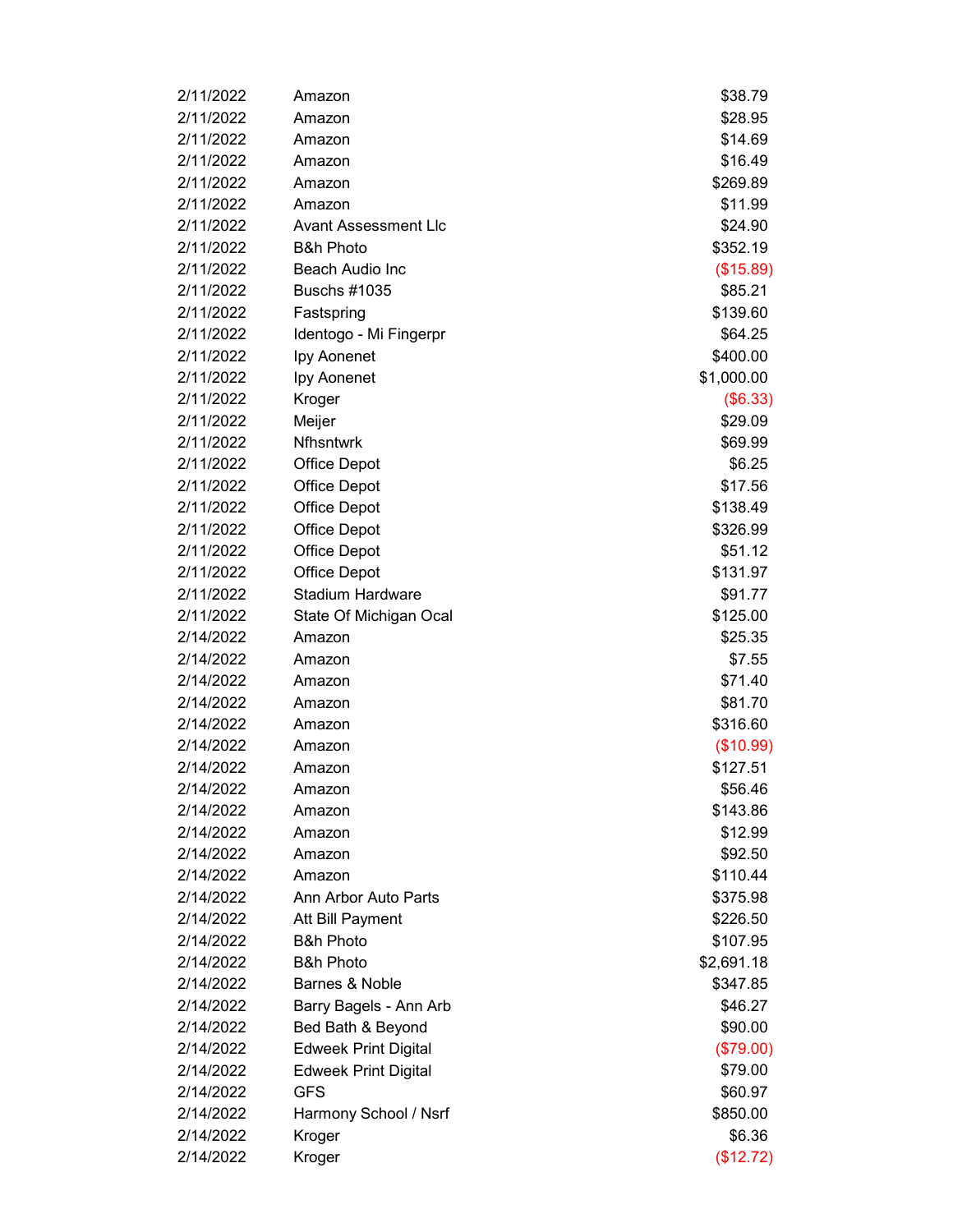| 2/14/2022<br>(\$124.50)<br>Lowes<br>2/14/2022<br><b>Master Airscrew</b><br>\$103.80<br>2/14/2022<br>Meijer<br>\$545.76<br>2/14/2022<br>Meijer<br>\$81.30<br>2/14/2022<br>\$206.26<br><b>National Energy Control</b><br>2/14/2022<br>\$645.09<br><b>National Energy Control</b><br>2/14/2022<br>\$6.33<br><b>Office Depot</b><br>2/14/2022<br>Office Depot<br>\$369.90<br>2/14/2022<br><b>Office Depot</b><br>\$22.05<br>2/14/2022<br><b>Office Depot</b><br>\$36.71<br>2/14/2022<br><b>Office Depot</b><br>\$9.89<br>Panera Bread<br>2/14/2022<br>\$194.37<br>2/14/2022<br><b>Recreation Supply Comp</b><br>\$76.81<br>2/14/2022<br>Revrobotics<br>\$142.06<br>2/14/2022<br>Sq Pop-A-Lock Ann Arb<br>\$200.00<br>2/14/2022<br><b>Stk Shutterstock</b><br>\$49.00<br>2/14/2022<br>Zoom.Us<br>\$14.99<br>2/15/2022<br>\$82.61<br>Amazon<br>2/15/2022<br>\$125.04<br>Amazon<br>2/15/2022<br>Amazon<br>\$396.25<br>2/15/2022<br>\$243.00<br>Amazon<br>2/15/2022<br>\$14.59<br>Amazon<br>2/15/2022<br>\$367.46<br>Amazon<br>2/15/2022<br>Amazon<br>\$95.00<br>2/15/2022<br>\$15.99<br>Amazon<br>2/15/2022<br>\$65.15<br>Amazon<br>2/15/2022<br>\$78.16<br>Amazon<br>2/15/2022<br>\$46.76<br>Amazon<br><b>B&amp;h Photo</b><br>2/15/2022<br>\$669.00<br>2/15/2022<br><b>B&amp;h Photo</b><br>\$1,399.00<br>2/15/2022<br><b>Dbc Blick Art Material</b><br>\$109.19<br>2/15/2022<br>\$266.90<br>Ezcaterzoup<br><b>GFS</b><br>2/15/2022<br>\$174.18<br>2/15/2022<br>\$95.52<br>Grainger<br>Identisys Incorporated<br>2/15/2022<br>\$487.50<br>\$11.15<br>2/15/2022<br>Jimmy Johns<br>2/15/2022<br>Logmein Rescue<br>\$1,500.00<br>2/15/2022<br>Meijer<br>\$13.98<br>2/15/2022<br><b>Office Depot</b><br>\$167.99<br>2/15/2022<br><b>Office Depot</b><br>\$717.98<br>Paddle.Net Twocanoes<br>2/15/2022<br>(\$28.30)<br><b>Sweetwater Sound</b><br>2/15/2022<br>\$5,104.57<br><b>Sweetwater Sound</b><br>2/15/2022<br>\$316.79<br>2/15/2022<br>Www.Cvs.Com<br>\$69.88<br>2/16/2022<br>\$82.50<br>Amazon<br>2/16/2022<br>\$20.55<br>Amazon<br>2/16/2022<br>\$12.99<br>Amazon<br>2/16/2022<br>Amazon<br>\$36.00 | 2/14/2022 | Lightspeed Retail Inc. | \$84.00  |
|----------------------------------------------------------------------------------------------------------------------------------------------------------------------------------------------------------------------------------------------------------------------------------------------------------------------------------------------------------------------------------------------------------------------------------------------------------------------------------------------------------------------------------------------------------------------------------------------------------------------------------------------------------------------------------------------------------------------------------------------------------------------------------------------------------------------------------------------------------------------------------------------------------------------------------------------------------------------------------------------------------------------------------------------------------------------------------------------------------------------------------------------------------------------------------------------------------------------------------------------------------------------------------------------------------------------------------------------------------------------------------------------------------------------------------------------------------------------------------------------------------------------------------------------------------------------------------------------------------------------------------------------------------------------------------------------------------------------------------------------------------------------------------------------------------------------------------------------------------------------------------------------------------------------------------------------------------------------------------------------------------------------------------------------------------------------------------------------------|-----------|------------------------|----------|
|                                                                                                                                                                                                                                                                                                                                                                                                                                                                                                                                                                                                                                                                                                                                                                                                                                                                                                                                                                                                                                                                                                                                                                                                                                                                                                                                                                                                                                                                                                                                                                                                                                                                                                                                                                                                                                                                                                                                                                                                                                                                                                    |           |                        |          |
|                                                                                                                                                                                                                                                                                                                                                                                                                                                                                                                                                                                                                                                                                                                                                                                                                                                                                                                                                                                                                                                                                                                                                                                                                                                                                                                                                                                                                                                                                                                                                                                                                                                                                                                                                                                                                                                                                                                                                                                                                                                                                                    |           |                        |          |
|                                                                                                                                                                                                                                                                                                                                                                                                                                                                                                                                                                                                                                                                                                                                                                                                                                                                                                                                                                                                                                                                                                                                                                                                                                                                                                                                                                                                                                                                                                                                                                                                                                                                                                                                                                                                                                                                                                                                                                                                                                                                                                    |           |                        |          |
|                                                                                                                                                                                                                                                                                                                                                                                                                                                                                                                                                                                                                                                                                                                                                                                                                                                                                                                                                                                                                                                                                                                                                                                                                                                                                                                                                                                                                                                                                                                                                                                                                                                                                                                                                                                                                                                                                                                                                                                                                                                                                                    |           |                        |          |
|                                                                                                                                                                                                                                                                                                                                                                                                                                                                                                                                                                                                                                                                                                                                                                                                                                                                                                                                                                                                                                                                                                                                                                                                                                                                                                                                                                                                                                                                                                                                                                                                                                                                                                                                                                                                                                                                                                                                                                                                                                                                                                    |           |                        |          |
|                                                                                                                                                                                                                                                                                                                                                                                                                                                                                                                                                                                                                                                                                                                                                                                                                                                                                                                                                                                                                                                                                                                                                                                                                                                                                                                                                                                                                                                                                                                                                                                                                                                                                                                                                                                                                                                                                                                                                                                                                                                                                                    |           |                        |          |
|                                                                                                                                                                                                                                                                                                                                                                                                                                                                                                                                                                                                                                                                                                                                                                                                                                                                                                                                                                                                                                                                                                                                                                                                                                                                                                                                                                                                                                                                                                                                                                                                                                                                                                                                                                                                                                                                                                                                                                                                                                                                                                    |           |                        |          |
|                                                                                                                                                                                                                                                                                                                                                                                                                                                                                                                                                                                                                                                                                                                                                                                                                                                                                                                                                                                                                                                                                                                                                                                                                                                                                                                                                                                                                                                                                                                                                                                                                                                                                                                                                                                                                                                                                                                                                                                                                                                                                                    |           |                        |          |
|                                                                                                                                                                                                                                                                                                                                                                                                                                                                                                                                                                                                                                                                                                                                                                                                                                                                                                                                                                                                                                                                                                                                                                                                                                                                                                                                                                                                                                                                                                                                                                                                                                                                                                                                                                                                                                                                                                                                                                                                                                                                                                    |           |                        |          |
|                                                                                                                                                                                                                                                                                                                                                                                                                                                                                                                                                                                                                                                                                                                                                                                                                                                                                                                                                                                                                                                                                                                                                                                                                                                                                                                                                                                                                                                                                                                                                                                                                                                                                                                                                                                                                                                                                                                                                                                                                                                                                                    |           |                        |          |
|                                                                                                                                                                                                                                                                                                                                                                                                                                                                                                                                                                                                                                                                                                                                                                                                                                                                                                                                                                                                                                                                                                                                                                                                                                                                                                                                                                                                                                                                                                                                                                                                                                                                                                                                                                                                                                                                                                                                                                                                                                                                                                    |           |                        |          |
|                                                                                                                                                                                                                                                                                                                                                                                                                                                                                                                                                                                                                                                                                                                                                                                                                                                                                                                                                                                                                                                                                                                                                                                                                                                                                                                                                                                                                                                                                                                                                                                                                                                                                                                                                                                                                                                                                                                                                                                                                                                                                                    |           |                        |          |
|                                                                                                                                                                                                                                                                                                                                                                                                                                                                                                                                                                                                                                                                                                                                                                                                                                                                                                                                                                                                                                                                                                                                                                                                                                                                                                                                                                                                                                                                                                                                                                                                                                                                                                                                                                                                                                                                                                                                                                                                                                                                                                    |           |                        |          |
|                                                                                                                                                                                                                                                                                                                                                                                                                                                                                                                                                                                                                                                                                                                                                                                                                                                                                                                                                                                                                                                                                                                                                                                                                                                                                                                                                                                                                                                                                                                                                                                                                                                                                                                                                                                                                                                                                                                                                                                                                                                                                                    |           |                        |          |
|                                                                                                                                                                                                                                                                                                                                                                                                                                                                                                                                                                                                                                                                                                                                                                                                                                                                                                                                                                                                                                                                                                                                                                                                                                                                                                                                                                                                                                                                                                                                                                                                                                                                                                                                                                                                                                                                                                                                                                                                                                                                                                    |           |                        |          |
|                                                                                                                                                                                                                                                                                                                                                                                                                                                                                                                                                                                                                                                                                                                                                                                                                                                                                                                                                                                                                                                                                                                                                                                                                                                                                                                                                                                                                                                                                                                                                                                                                                                                                                                                                                                                                                                                                                                                                                                                                                                                                                    |           |                        |          |
|                                                                                                                                                                                                                                                                                                                                                                                                                                                                                                                                                                                                                                                                                                                                                                                                                                                                                                                                                                                                                                                                                                                                                                                                                                                                                                                                                                                                                                                                                                                                                                                                                                                                                                                                                                                                                                                                                                                                                                                                                                                                                                    |           |                        |          |
|                                                                                                                                                                                                                                                                                                                                                                                                                                                                                                                                                                                                                                                                                                                                                                                                                                                                                                                                                                                                                                                                                                                                                                                                                                                                                                                                                                                                                                                                                                                                                                                                                                                                                                                                                                                                                                                                                                                                                                                                                                                                                                    |           |                        |          |
|                                                                                                                                                                                                                                                                                                                                                                                                                                                                                                                                                                                                                                                                                                                                                                                                                                                                                                                                                                                                                                                                                                                                                                                                                                                                                                                                                                                                                                                                                                                                                                                                                                                                                                                                                                                                                                                                                                                                                                                                                                                                                                    |           |                        |          |
|                                                                                                                                                                                                                                                                                                                                                                                                                                                                                                                                                                                                                                                                                                                                                                                                                                                                                                                                                                                                                                                                                                                                                                                                                                                                                                                                                                                                                                                                                                                                                                                                                                                                                                                                                                                                                                                                                                                                                                                                                                                                                                    |           |                        |          |
|                                                                                                                                                                                                                                                                                                                                                                                                                                                                                                                                                                                                                                                                                                                                                                                                                                                                                                                                                                                                                                                                                                                                                                                                                                                                                                                                                                                                                                                                                                                                                                                                                                                                                                                                                                                                                                                                                                                                                                                                                                                                                                    |           |                        |          |
|                                                                                                                                                                                                                                                                                                                                                                                                                                                                                                                                                                                                                                                                                                                                                                                                                                                                                                                                                                                                                                                                                                                                                                                                                                                                                                                                                                                                                                                                                                                                                                                                                                                                                                                                                                                                                                                                                                                                                                                                                                                                                                    |           |                        |          |
|                                                                                                                                                                                                                                                                                                                                                                                                                                                                                                                                                                                                                                                                                                                                                                                                                                                                                                                                                                                                                                                                                                                                                                                                                                                                                                                                                                                                                                                                                                                                                                                                                                                                                                                                                                                                                                                                                                                                                                                                                                                                                                    |           |                        |          |
|                                                                                                                                                                                                                                                                                                                                                                                                                                                                                                                                                                                                                                                                                                                                                                                                                                                                                                                                                                                                                                                                                                                                                                                                                                                                                                                                                                                                                                                                                                                                                                                                                                                                                                                                                                                                                                                                                                                                                                                                                                                                                                    |           |                        |          |
|                                                                                                                                                                                                                                                                                                                                                                                                                                                                                                                                                                                                                                                                                                                                                                                                                                                                                                                                                                                                                                                                                                                                                                                                                                                                                                                                                                                                                                                                                                                                                                                                                                                                                                                                                                                                                                                                                                                                                                                                                                                                                                    |           |                        |          |
|                                                                                                                                                                                                                                                                                                                                                                                                                                                                                                                                                                                                                                                                                                                                                                                                                                                                                                                                                                                                                                                                                                                                                                                                                                                                                                                                                                                                                                                                                                                                                                                                                                                                                                                                                                                                                                                                                                                                                                                                                                                                                                    |           |                        |          |
|                                                                                                                                                                                                                                                                                                                                                                                                                                                                                                                                                                                                                                                                                                                                                                                                                                                                                                                                                                                                                                                                                                                                                                                                                                                                                                                                                                                                                                                                                                                                                                                                                                                                                                                                                                                                                                                                                                                                                                                                                                                                                                    |           |                        |          |
|                                                                                                                                                                                                                                                                                                                                                                                                                                                                                                                                                                                                                                                                                                                                                                                                                                                                                                                                                                                                                                                                                                                                                                                                                                                                                                                                                                                                                                                                                                                                                                                                                                                                                                                                                                                                                                                                                                                                                                                                                                                                                                    |           |                        |          |
|                                                                                                                                                                                                                                                                                                                                                                                                                                                                                                                                                                                                                                                                                                                                                                                                                                                                                                                                                                                                                                                                                                                                                                                                                                                                                                                                                                                                                                                                                                                                                                                                                                                                                                                                                                                                                                                                                                                                                                                                                                                                                                    |           |                        |          |
|                                                                                                                                                                                                                                                                                                                                                                                                                                                                                                                                                                                                                                                                                                                                                                                                                                                                                                                                                                                                                                                                                                                                                                                                                                                                                                                                                                                                                                                                                                                                                                                                                                                                                                                                                                                                                                                                                                                                                                                                                                                                                                    |           |                        |          |
|                                                                                                                                                                                                                                                                                                                                                                                                                                                                                                                                                                                                                                                                                                                                                                                                                                                                                                                                                                                                                                                                                                                                                                                                                                                                                                                                                                                                                                                                                                                                                                                                                                                                                                                                                                                                                                                                                                                                                                                                                                                                                                    |           |                        |          |
|                                                                                                                                                                                                                                                                                                                                                                                                                                                                                                                                                                                                                                                                                                                                                                                                                                                                                                                                                                                                                                                                                                                                                                                                                                                                                                                                                                                                                                                                                                                                                                                                                                                                                                                                                                                                                                                                                                                                                                                                                                                                                                    |           |                        |          |
|                                                                                                                                                                                                                                                                                                                                                                                                                                                                                                                                                                                                                                                                                                                                                                                                                                                                                                                                                                                                                                                                                                                                                                                                                                                                                                                                                                                                                                                                                                                                                                                                                                                                                                                                                                                                                                                                                                                                                                                                                                                                                                    |           |                        |          |
|                                                                                                                                                                                                                                                                                                                                                                                                                                                                                                                                                                                                                                                                                                                                                                                                                                                                                                                                                                                                                                                                                                                                                                                                                                                                                                                                                                                                                                                                                                                                                                                                                                                                                                                                                                                                                                                                                                                                                                                                                                                                                                    |           |                        |          |
|                                                                                                                                                                                                                                                                                                                                                                                                                                                                                                                                                                                                                                                                                                                                                                                                                                                                                                                                                                                                                                                                                                                                                                                                                                                                                                                                                                                                                                                                                                                                                                                                                                                                                                                                                                                                                                                                                                                                                                                                                                                                                                    |           |                        |          |
|                                                                                                                                                                                                                                                                                                                                                                                                                                                                                                                                                                                                                                                                                                                                                                                                                                                                                                                                                                                                                                                                                                                                                                                                                                                                                                                                                                                                                                                                                                                                                                                                                                                                                                                                                                                                                                                                                                                                                                                                                                                                                                    |           |                        |          |
|                                                                                                                                                                                                                                                                                                                                                                                                                                                                                                                                                                                                                                                                                                                                                                                                                                                                                                                                                                                                                                                                                                                                                                                                                                                                                                                                                                                                                                                                                                                                                                                                                                                                                                                                                                                                                                                                                                                                                                                                                                                                                                    |           |                        |          |
|                                                                                                                                                                                                                                                                                                                                                                                                                                                                                                                                                                                                                                                                                                                                                                                                                                                                                                                                                                                                                                                                                                                                                                                                                                                                                                                                                                                                                                                                                                                                                                                                                                                                                                                                                                                                                                                                                                                                                                                                                                                                                                    |           |                        |          |
|                                                                                                                                                                                                                                                                                                                                                                                                                                                                                                                                                                                                                                                                                                                                                                                                                                                                                                                                                                                                                                                                                                                                                                                                                                                                                                                                                                                                                                                                                                                                                                                                                                                                                                                                                                                                                                                                                                                                                                                                                                                                                                    |           |                        |          |
|                                                                                                                                                                                                                                                                                                                                                                                                                                                                                                                                                                                                                                                                                                                                                                                                                                                                                                                                                                                                                                                                                                                                                                                                                                                                                                                                                                                                                                                                                                                                                                                                                                                                                                                                                                                                                                                                                                                                                                                                                                                                                                    |           |                        |          |
|                                                                                                                                                                                                                                                                                                                                                                                                                                                                                                                                                                                                                                                                                                                                                                                                                                                                                                                                                                                                                                                                                                                                                                                                                                                                                                                                                                                                                                                                                                                                                                                                                                                                                                                                                                                                                                                                                                                                                                                                                                                                                                    |           |                        |          |
|                                                                                                                                                                                                                                                                                                                                                                                                                                                                                                                                                                                                                                                                                                                                                                                                                                                                                                                                                                                                                                                                                                                                                                                                                                                                                                                                                                                                                                                                                                                                                                                                                                                                                                                                                                                                                                                                                                                                                                                                                                                                                                    |           |                        |          |
|                                                                                                                                                                                                                                                                                                                                                                                                                                                                                                                                                                                                                                                                                                                                                                                                                                                                                                                                                                                                                                                                                                                                                                                                                                                                                                                                                                                                                                                                                                                                                                                                                                                                                                                                                                                                                                                                                                                                                                                                                                                                                                    |           |                        |          |
|                                                                                                                                                                                                                                                                                                                                                                                                                                                                                                                                                                                                                                                                                                                                                                                                                                                                                                                                                                                                                                                                                                                                                                                                                                                                                                                                                                                                                                                                                                                                                                                                                                                                                                                                                                                                                                                                                                                                                                                                                                                                                                    |           |                        |          |
|                                                                                                                                                                                                                                                                                                                                                                                                                                                                                                                                                                                                                                                                                                                                                                                                                                                                                                                                                                                                                                                                                                                                                                                                                                                                                                                                                                                                                                                                                                                                                                                                                                                                                                                                                                                                                                                                                                                                                                                                                                                                                                    |           |                        |          |
|                                                                                                                                                                                                                                                                                                                                                                                                                                                                                                                                                                                                                                                                                                                                                                                                                                                                                                                                                                                                                                                                                                                                                                                                                                                                                                                                                                                                                                                                                                                                                                                                                                                                                                                                                                                                                                                                                                                                                                                                                                                                                                    |           |                        |          |
|                                                                                                                                                                                                                                                                                                                                                                                                                                                                                                                                                                                                                                                                                                                                                                                                                                                                                                                                                                                                                                                                                                                                                                                                                                                                                                                                                                                                                                                                                                                                                                                                                                                                                                                                                                                                                                                                                                                                                                                                                                                                                                    |           |                        |          |
|                                                                                                                                                                                                                                                                                                                                                                                                                                                                                                                                                                                                                                                                                                                                                                                                                                                                                                                                                                                                                                                                                                                                                                                                                                                                                                                                                                                                                                                                                                                                                                                                                                                                                                                                                                                                                                                                                                                                                                                                                                                                                                    |           |                        |          |
|                                                                                                                                                                                                                                                                                                                                                                                                                                                                                                                                                                                                                                                                                                                                                                                                                                                                                                                                                                                                                                                                                                                                                                                                                                                                                                                                                                                                                                                                                                                                                                                                                                                                                                                                                                                                                                                                                                                                                                                                                                                                                                    | 2/16/2022 | Amazon                 | \$239.99 |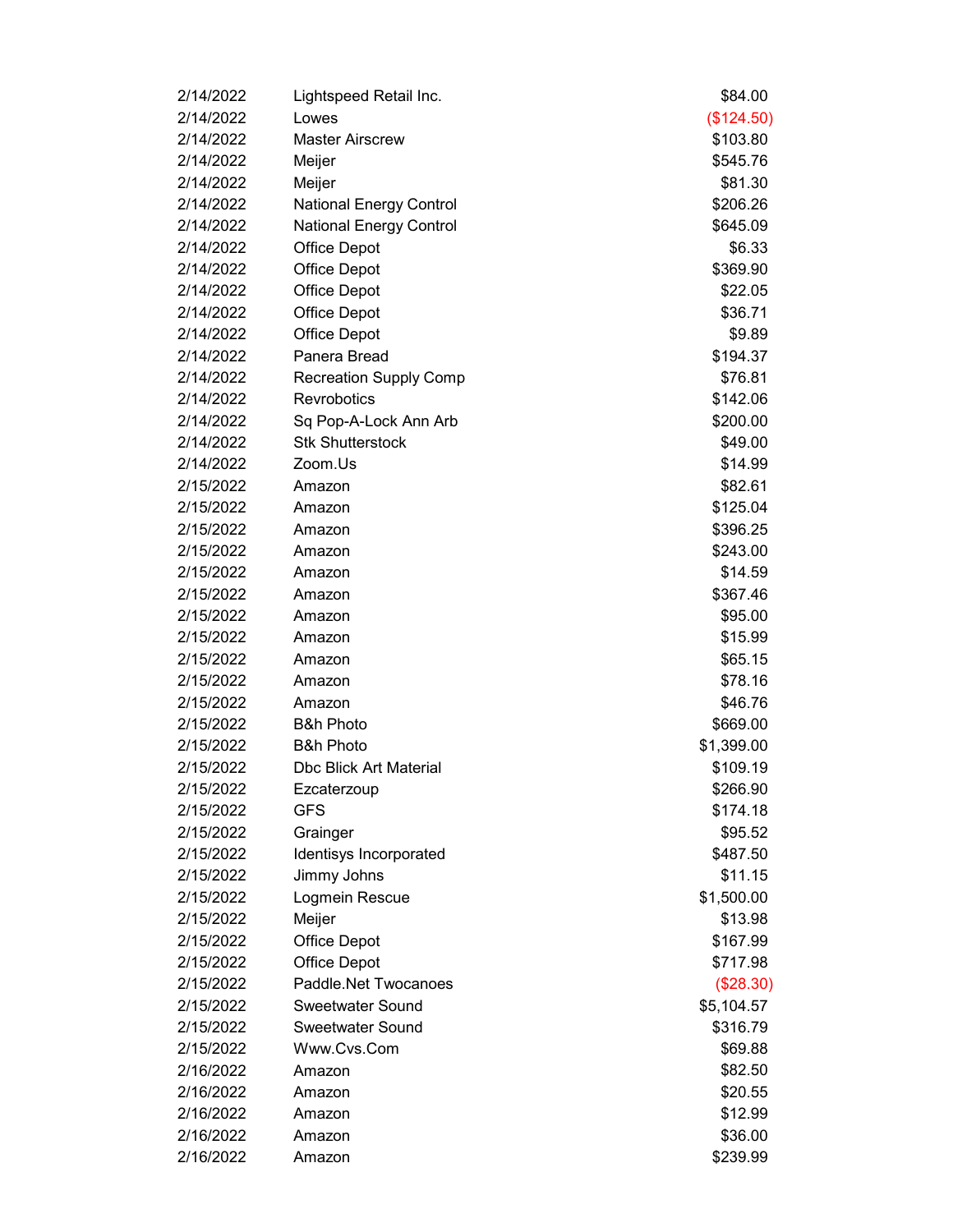| 2/16/2022 | Amazon                         | \$34.75     |
|-----------|--------------------------------|-------------|
| 2/16/2022 | Amazon                         | \$298.00    |
| 2/16/2022 | Amazon                         | \$399.99    |
| 2/16/2022 | Andy Mark Inc                  | \$115.00    |
| 2/16/2022 | <b>B&amp;h Photo</b>           | \$173.55    |
| 2/16/2022 | Comcast                        | \$223.25    |
| 2/16/2022 | Cottage Inn Pizza - An         | \$143.89    |
| 2/16/2022 | Gbc Arden Studio               | (\$8.17)    |
| 2/16/2022 | Gerber Collision & Gla         | \$1,500.00  |
| 2/16/2022 | Jimmy Johns                    | \$62.47     |
| 2/16/2022 | Lutema                         | \$1,186.83  |
| 2/16/2022 | <b>Meridian Winds</b>          | \$90.00     |
| 2/16/2022 | Newhall Street Inc/Djb         | \$913.70    |
| 2/16/2022 | <b>Office Depot</b>            | \$20.18     |
| 2/16/2022 | <b>Office Depot</b>            | \$141.96    |
| 2/16/2022 | Panera Bread                   | \$82.24     |
| 2/16/2022 | Sq Ann Arbor Huron Hi          | \$250.00    |
| 2/16/2022 | Usps                           | \$245.90    |
| 2/16/2022 | Www.Vevor.Com                  | \$279.99    |
| 2/17/2022 | Amazon                         | \$24.37     |
| 2/17/2022 | Amazon                         | \$14.39     |
| 2/17/2022 | Amazon                         | \$688.88    |
| 2/17/2022 | Amazon                         | \$65.69     |
| 2/17/2022 | Amazon                         | \$35.00     |
| 2/17/2022 | Amazon                         | \$15.00     |
| 2/17/2022 | Amazon                         | \$64.33     |
| 2/17/2022 | <b>Cdw Govt</b>                | \$785.60    |
| 2/17/2022 | City Of Ann Arbor              | \$8,460.00  |
| 2/17/2022 | City Of Ann Arbor              | \$11,905.33 |
| 2/17/2022 | <b>Dbc Blick Art Material</b>  | \$552.39    |
| 2/17/2022 | <b>Dollarbill Copying</b>      | \$69.01     |
| 2/17/2022 | <b>First Book</b>              | \$916.13    |
| 2/17/2022 | <b>Little Caesars</b>          | \$80.68     |
| 2/17/2022 | Lyft 1 Ride                    | \$27.59     |
| 2/17/2022 | <b>National Energy Control</b> | \$576.86    |
| 2/17/2022 | <b>Office Depot</b>            | (\$8.50)    |
| 2/17/2022 | <b>Office Depot</b>            | \$126.99    |
| 2/17/2022 | Pucketts Gro & Restau          | \$21.00     |
| 2/17/2022 | <b>Recreation Supply Comp</b>  | (\$4.35)    |
| 2/17/2022 | Sq Jeana Beanas Roll           | \$320.00    |
| 2/17/2022 | <b>Sweetwater Sound</b>        | \$469.73    |
| 2/17/2022 | <b>Tct Andersons</b>           | \$371.75    |
| 2/17/2022 | The Home Depot                 | \$71.80     |
| 2/17/2022 | Vexrobotics                    | \$42.96     |
| 2/17/2022 | Www.Cvs.Com                    | (\$4.20)    |
| 2/18/2022 | Amazon                         | \$18.15     |
| 2/18/2022 | Amazon                         | \$32.70     |
| 2/18/2022 | Amazon                         | \$86.57     |
| 2/18/2022 | Amazon                         | \$273.00    |
| 2/18/2022 | Amazon                         | \$18.75     |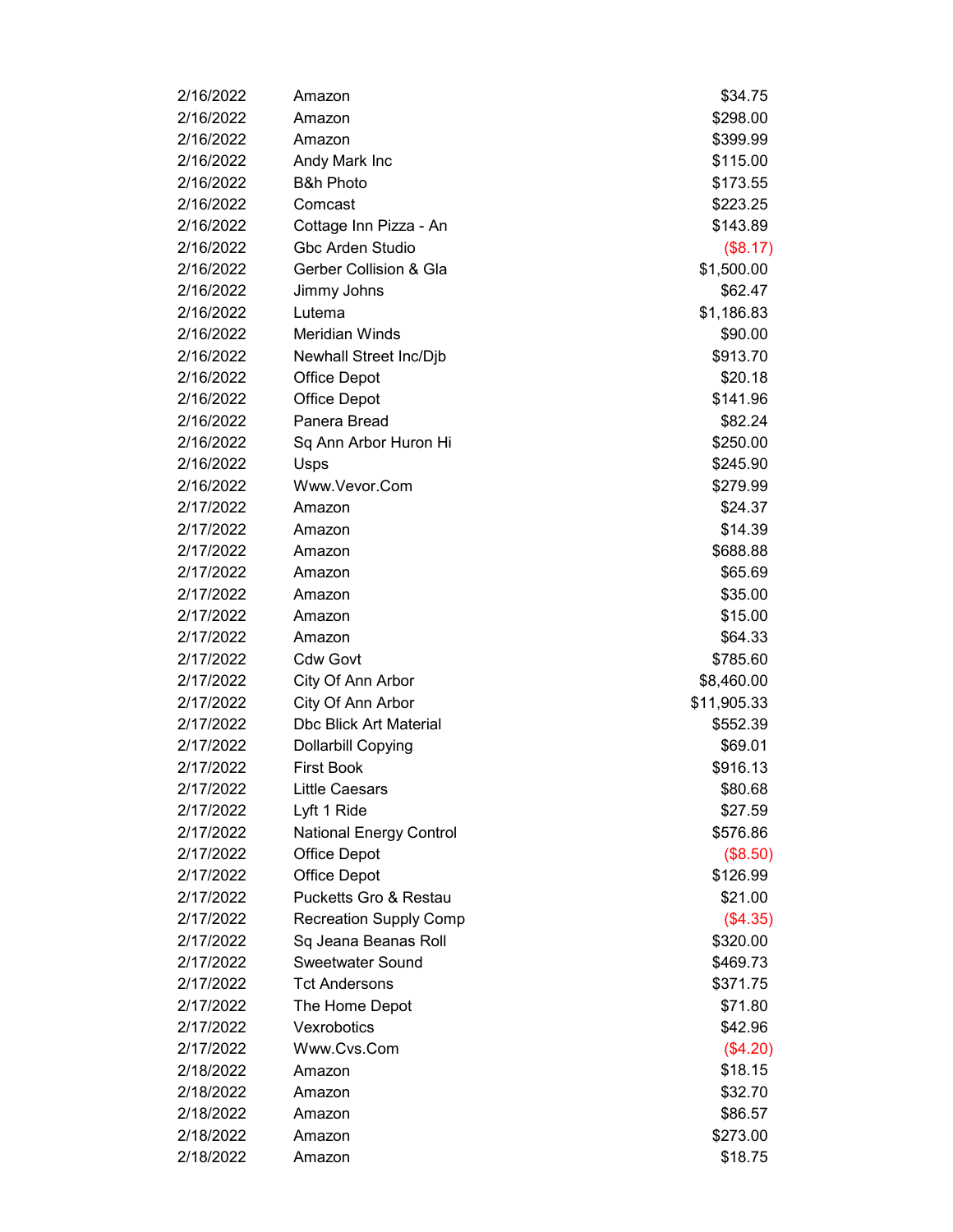| 2/18/2022 | Amazon                         | \$12.10    |
|-----------|--------------------------------|------------|
| 2/18/2022 | Amazon                         | \$24.20    |
| 2/18/2022 | <b>B&amp;h Photo</b>           | \$410.90   |
| 2/18/2022 | Comcast                        | \$559.85   |
| 2/18/2022 | <b>Current Electric Motor</b>  | \$126.00   |
| 2/18/2022 | D. J. Conley Associate         | \$467.13   |
| 2/18/2022 | Jimmy Johns                    | \$64.34    |
| 2/18/2022 | Lyft 1 Ride                    | \$9.75     |
| 2/18/2022 | Mi State Police Ichat          | \$220.00   |
| 2/18/2022 | Michigan Virtual U             | \$125.00   |
| 2/18/2022 | Nat Assn Of Elem Sc            | \$655.00   |
| 2/18/2022 | <b>National Energy Control</b> | \$327.50   |
| 2/18/2022 | <b>NSBA</b>                    | \$1,900.00 |
| 2/18/2022 | <b>Office Depot</b>            | \$52.14    |
| 2/18/2022 | <b>Office Depot</b>            | \$42.13    |
| 2/18/2022 | <b>Office Depot</b>            | \$67.98    |
| 2/18/2022 | <b>Office Depot</b>            | \$7.49     |
| 2/18/2022 | <b>Office Depot</b>            | \$91.13    |
| 2/18/2022 | <b>Office Depot</b>            | \$23.20    |
| 2/18/2022 | <b>Office Depot</b>            | \$41.95    |
| 2/18/2022 | <b>Office Depot</b>            | \$204.92   |
| 2/18/2022 | <b>Office Depot</b>            | \$15.38    |
| 2/18/2022 | <b>Office Depot</b>            | \$625.87   |
| 2/18/2022 | Show Me Cables                 | \$12.95    |
| 2/18/2022 | Tst Hattie Bs Hot Chi          | \$12.68    |
| 2/18/2022 | <b>Tst Hattie Bs Hot Chi</b>   | \$15.71    |
| 2/21/2022 | Amazon                         | \$19.98    |
| 2/21/2022 | Amazon                         | \$43.57    |
| 2/21/2022 | Amazon                         | \$103.70   |
| 2/21/2022 | Amazon                         | \$16.39    |
| 2/21/2022 | Amazon                         | \$26.72    |
| 2/21/2022 | Amazon                         | \$35.67    |
| 2/21/2022 | Amazon                         | \$115.96   |
| 2/21/2022 | Amazon                         | \$21.99    |
| 2/21/2022 | Amazon                         | \$53.59    |
| 2/21/2022 | Amazon                         | \$73.28    |
| 2/21/2022 | Amazon                         | \$524.11   |
| 2/21/2022 | Ann Arbor Auto Parts           | \$62.49    |
| 2/21/2022 | <b>Bb Manufacturing</b>        | \$57.92    |
| 2/21/2022 | Clear Rate Communicati         | \$4,480.15 |
| 2/21/2022 | Doubletree Hotels              | \$785.43   |
| 2/21/2022 | Doubletree Hotels              | \$794.21   |
| 2/21/2022 | Goosechase.Com                 | \$49.00    |
| 2/21/2022 | <b>Grand Trav Resort</b>       | \$170.00   |
| 2/21/2022 | <b>Grand Trav Resort</b>       | \$170.00   |
| 2/21/2022 | <b>Grand Trav Resort</b>       | \$170.00   |
| 2/21/2022 | <b>Grand Trav Resort</b>       | \$170.00   |
| 2/21/2022 | Lyft 1 Ride                    | \$58.82    |
| 2/21/2022 | Lyft 1 Ride                    | \$30.33    |
| 2/21/2022 | Lyft 1 Ride                    | \$36.40    |
|           |                                |            |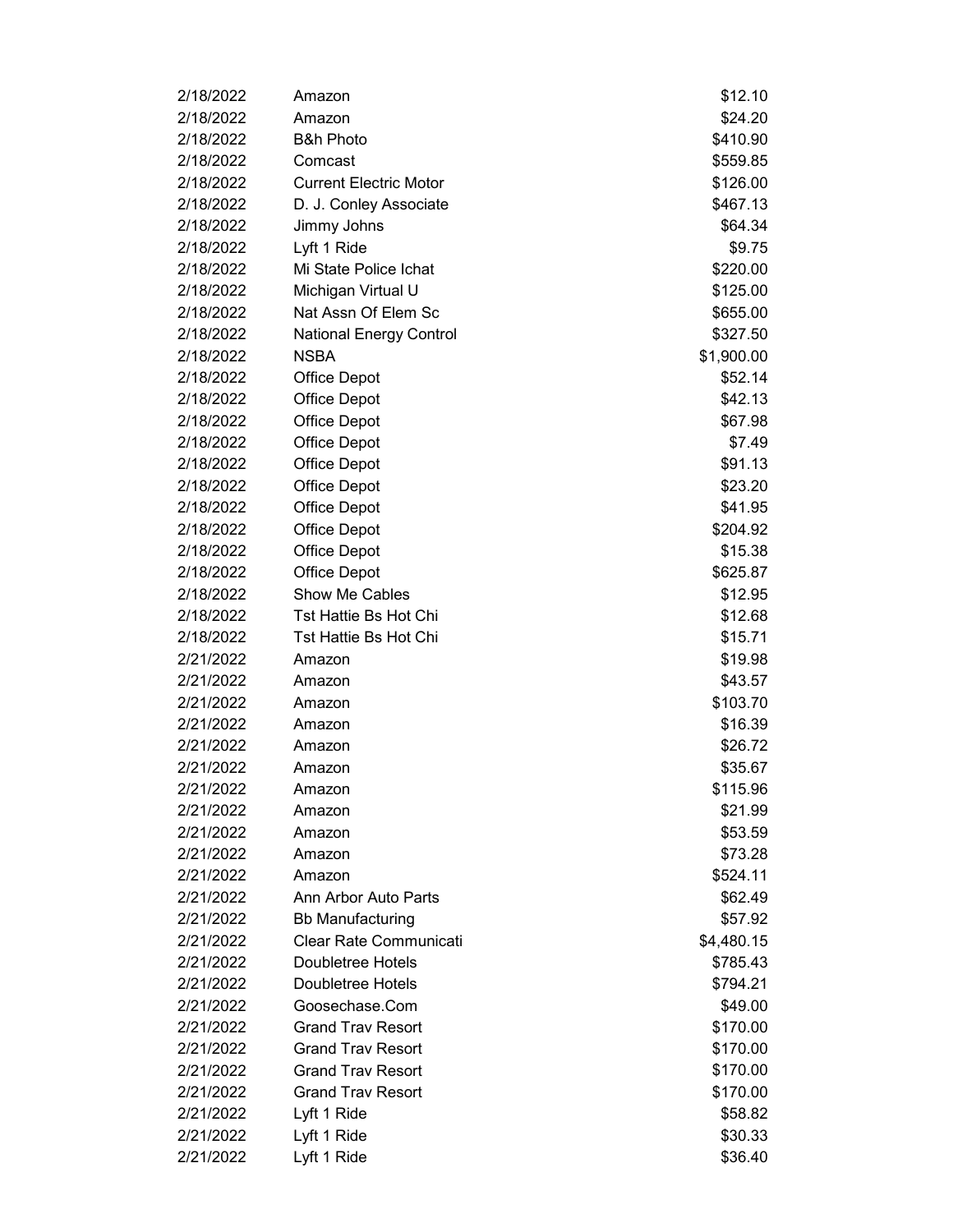| 2/21/2022 | <b>Metro Airport Parking</b>  | \$78.00     |
|-----------|-------------------------------|-------------|
| 2/21/2022 | <b>Metro Airport Parking</b>  | \$60.00     |
| 2/21/2022 | Mi State Police Ichat         | \$10.00     |
| 2/21/2022 | Mi State Police Ichat         | \$40.00     |
| 2/21/2022 | <b>Music City Center Mkt</b>  | \$9.60      |
| 2/21/2022 | <b>Office Depot</b>           | \$2.78      |
| 2/21/2022 | <b>Office Depot</b>           | \$270.00    |
| 2/21/2022 | <b>Office Depot</b>           | \$197.75    |
| 2/21/2022 | <b>Office Depot</b>           | \$139.56    |
| 2/21/2022 | <b>Professional Plastics</b>  | \$162.19    |
| 2/21/2022 | <b>Renaissance Hotels Nas</b> | \$312.16    |
| 2/21/2022 | Scholastic, Inc.              | \$137.45    |
| 2/21/2022 | Scholastic, Inc.              | \$137.45    |
| 2/21/2022 | Scholastic, Inc.              | \$143.99    |
| 2/21/2022 | Sheraton Ann Arbor Hot        | (\$12.60)   |
| 2/21/2022 | <b>Teachers Discovery</b>     | \$82.98     |
| 2/21/2022 | The Home Depot                | \$150.12    |
| 2/21/2022 | <b>Tst Newslink Of Nashv</b>  | \$15.61     |
| 2/21/2022 | <b>Tst Newslink Of Nashv</b>  | \$13.10     |
| 2/21/2022 | Tst Ruby Sunshine - H         | \$21.00     |
| 2/21/2022 | Vexrobotics                   | (\$2.43)    |
| 2/21/2022 | Vzwrlss Apocc Visb            | \$1,980.85  |
| 2/21/2022 | Vzwrlss Apocc Visb            | \$12,972.24 |
| 2/22/2022 | Amazon                        | \$16.47     |
| 2/22/2022 | Amazon                        | \$313.20    |
| 2/22/2022 | Amazon                        | \$47.79     |
| 2/22/2022 | Amazon                        | \$225.68    |
| 2/22/2022 | <b>Cdw Govt</b>               | \$1,939.60  |
| 2/22/2022 | Delta                         | \$917.20    |
| 2/22/2022 | Delta                         | \$997.20    |
| 2/22/2022 | Eb 2022 Texas Volunte         | \$50.00     |
| 2/22/2022 | H2i Group, Inc.               | \$355.65    |
| 2/22/2022 | Mi State Police Ichat         | \$10.00     |
| 2/22/2022 | Panera Bread                  | \$58.97     |
| 2/22/2022 | Vexrobotics                   | \$615.39    |
| 2/23/2022 | Amazon                        | \$47.20     |
| 2/23/2022 | Amazon                        | \$159.75    |
| 2/23/2022 | Amazon                        | \$13.96     |
| 2/23/2022 | Amazon                        | \$275.97    |
| 2/23/2022 | Amazon                        | \$81.45     |
| 2/23/2022 | Amazon                        | \$57.80     |
| 2/23/2022 | Amazon                        | \$35.99     |
| 2/23/2022 | Amazon                        | \$19.99     |
| 2/23/2022 | Amazon                        | \$27.90     |
| 2/23/2022 | Barry Bagels - Ann Arb        | \$63.35     |
| 2/23/2022 | Demco Inc                     | \$103.68    |
| 2/23/2022 | Kroger                        | \$39.15     |
| 2/23/2022 | <b>Mailchimp Misc</b>         | \$225.00    |
| 2/23/2022 | Meijer                        | \$37.47     |
| 2/23/2022 | Mfasco Health & Safety        | \$336.56    |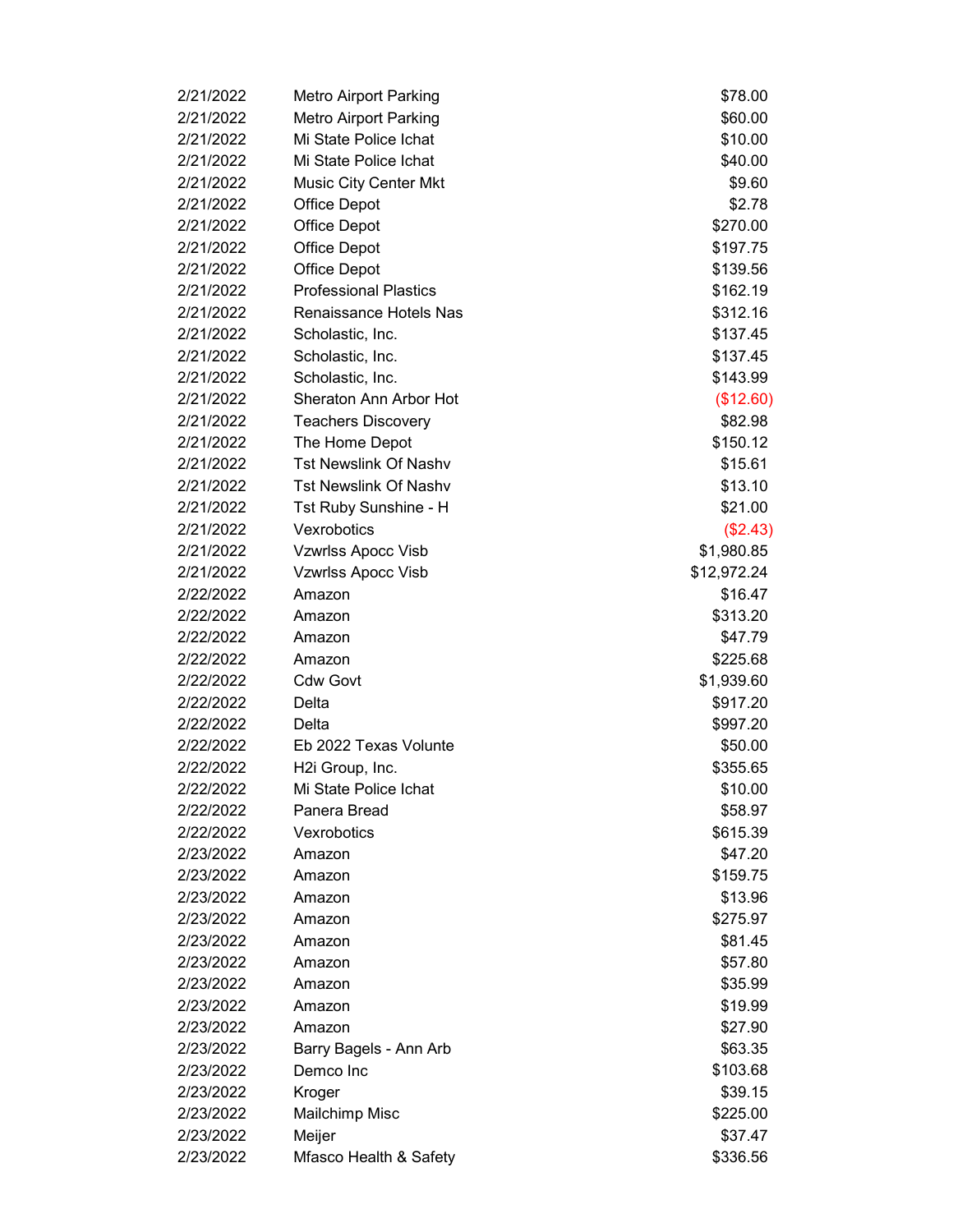| 2/23/2022<br><b>Office Depot</b><br>\$136.98<br>2/23/2022<br>Photo Warehouse<br>\$95.63<br>2/23/2022<br>Smore.Com - Educator<br>\$79.00<br>2/23/2022<br>Sq Stadium Trophy, In<br>\$75.00<br><b>Stadium Hardware</b><br>2/23/2022<br>(\$2.01)<br>2/23/2022<br>Wholesalemarine.Com<br>\$369.87<br>2/23/2022<br>Zoom.Us<br>\$14.99<br>2/23/2022<br>Zoom.Us<br>\$14.99<br>2/24/2022<br>\$65.70<br>Amazon<br>2/24/2022<br>Amazon<br>\$15.54<br>2/24/2022<br>\$41.96<br>Amazon<br>2/24/2022<br>\$76.83<br>Amazon<br>2/24/2022<br>Amazon<br>\$10.66<br>2/24/2022<br>Amazon<br>\$13.98<br>2/24/2022<br>\$148.24<br>Amazon<br>2/24/2022<br>Ann Arbor Auto Parts<br>\$201.21<br>2/24/2022<br>\$224.00<br>Ascd Membership<br><b>B&amp;h Photo</b><br>2/24/2022<br>\$79.95<br>2/24/2022<br>Boilers Controls & Equ<br>(\$66.48)<br>2/24/2022<br><b>Dbc Blick Art Material</b><br>\$11.58<br>2/24/2022<br><b>Dbc Blick Art Material</b><br>\$122.41<br>2/24/2022<br><b>Dollarbill Copying</b><br>\$56.40<br><b>Grand Trav Resort</b><br>2/24/2022<br>\$175.00<br>2/24/2022<br><b>Grand Trav Resort</b><br>\$175.00<br><b>Grand Trav Resort</b><br>2/24/2022<br>\$175.00<br><b>Grand Trav Resort</b><br>2/24/2022<br>\$175.00<br>2/24/2022<br><b>Little Caesars</b><br>\$69.25<br>2/24/2022<br><b>Little Caesars</b><br>\$138.75<br>2/24/2022<br>Meijer<br>\$73.78<br>2/24/2022<br><b>Office Depot</b><br>\$21.58<br>2/24/2022<br>\$25.49<br><b>Office Depot</b><br>2/24/2022<br><b>Office Depot</b><br>\$204.92<br>2/24/2022<br>Sheraton Ann Arbor Hot<br>\$1,936.62<br><b>Stadium Hardware</b><br>2/24/2022<br>\$32.39<br>2/24/2022<br><b>Tfd Supplies</b><br>\$165.00<br>2/25/2022<br><b>Allianz Travel Ins</b><br>\$47.08<br>2/25/2022<br>\$49.37<br>Amazon<br>2/25/2022<br>Amazon<br>\$59.97<br>2/25/2022<br>Amazon<br>\$64.95<br>\$6.97<br>2/25/2022<br>Amazon<br>\$49.99<br>2/25/2022<br>Amazon<br>2/25/2022<br>Amazon<br>\$271.70<br>2/25/2022<br>\$10.58<br>Amazon<br>2/25/2022<br>\$117.88<br>Amazon<br>2/25/2022<br>\$37.15<br>Amazon<br>2/25/2022<br>Andy Mark Inc<br>\$129.50<br><b>Canon Direct</b><br>\$1,439.97<br>2/25/2022<br>2/25/2022<br>Delta<br>\$117.80 | 2/23/2022 | <b>Office Depot</b> | \$696.35 |
|-----------------------------------------------------------------------------------------------------------------------------------------------------------------------------------------------------------------------------------------------------------------------------------------------------------------------------------------------------------------------------------------------------------------------------------------------------------------------------------------------------------------------------------------------------------------------------------------------------------------------------------------------------------------------------------------------------------------------------------------------------------------------------------------------------------------------------------------------------------------------------------------------------------------------------------------------------------------------------------------------------------------------------------------------------------------------------------------------------------------------------------------------------------------------------------------------------------------------------------------------------------------------------------------------------------------------------------------------------------------------------------------------------------------------------------------------------------------------------------------------------------------------------------------------------------------------------------------------------------------------------------------------------------------------------------------------------------------------------------------------------------------------------------------------------------------------------------------------------------------------------------------------------------------------------------------------------------------------------------------------------------------------------------------------------------------------------------------------------------------------------------------------------------------|-----------|---------------------|----------|
|                                                                                                                                                                                                                                                                                                                                                                                                                                                                                                                                                                                                                                                                                                                                                                                                                                                                                                                                                                                                                                                                                                                                                                                                                                                                                                                                                                                                                                                                                                                                                                                                                                                                                                                                                                                                                                                                                                                                                                                                                                                                                                                                                                 |           |                     |          |
|                                                                                                                                                                                                                                                                                                                                                                                                                                                                                                                                                                                                                                                                                                                                                                                                                                                                                                                                                                                                                                                                                                                                                                                                                                                                                                                                                                                                                                                                                                                                                                                                                                                                                                                                                                                                                                                                                                                                                                                                                                                                                                                                                                 |           |                     |          |
|                                                                                                                                                                                                                                                                                                                                                                                                                                                                                                                                                                                                                                                                                                                                                                                                                                                                                                                                                                                                                                                                                                                                                                                                                                                                                                                                                                                                                                                                                                                                                                                                                                                                                                                                                                                                                                                                                                                                                                                                                                                                                                                                                                 |           |                     |          |
|                                                                                                                                                                                                                                                                                                                                                                                                                                                                                                                                                                                                                                                                                                                                                                                                                                                                                                                                                                                                                                                                                                                                                                                                                                                                                                                                                                                                                                                                                                                                                                                                                                                                                                                                                                                                                                                                                                                                                                                                                                                                                                                                                                 |           |                     |          |
|                                                                                                                                                                                                                                                                                                                                                                                                                                                                                                                                                                                                                                                                                                                                                                                                                                                                                                                                                                                                                                                                                                                                                                                                                                                                                                                                                                                                                                                                                                                                                                                                                                                                                                                                                                                                                                                                                                                                                                                                                                                                                                                                                                 |           |                     |          |
|                                                                                                                                                                                                                                                                                                                                                                                                                                                                                                                                                                                                                                                                                                                                                                                                                                                                                                                                                                                                                                                                                                                                                                                                                                                                                                                                                                                                                                                                                                                                                                                                                                                                                                                                                                                                                                                                                                                                                                                                                                                                                                                                                                 |           |                     |          |
|                                                                                                                                                                                                                                                                                                                                                                                                                                                                                                                                                                                                                                                                                                                                                                                                                                                                                                                                                                                                                                                                                                                                                                                                                                                                                                                                                                                                                                                                                                                                                                                                                                                                                                                                                                                                                                                                                                                                                                                                                                                                                                                                                                 |           |                     |          |
|                                                                                                                                                                                                                                                                                                                                                                                                                                                                                                                                                                                                                                                                                                                                                                                                                                                                                                                                                                                                                                                                                                                                                                                                                                                                                                                                                                                                                                                                                                                                                                                                                                                                                                                                                                                                                                                                                                                                                                                                                                                                                                                                                                 |           |                     |          |
|                                                                                                                                                                                                                                                                                                                                                                                                                                                                                                                                                                                                                                                                                                                                                                                                                                                                                                                                                                                                                                                                                                                                                                                                                                                                                                                                                                                                                                                                                                                                                                                                                                                                                                                                                                                                                                                                                                                                                                                                                                                                                                                                                                 |           |                     |          |
|                                                                                                                                                                                                                                                                                                                                                                                                                                                                                                                                                                                                                                                                                                                                                                                                                                                                                                                                                                                                                                                                                                                                                                                                                                                                                                                                                                                                                                                                                                                                                                                                                                                                                                                                                                                                                                                                                                                                                                                                                                                                                                                                                                 |           |                     |          |
|                                                                                                                                                                                                                                                                                                                                                                                                                                                                                                                                                                                                                                                                                                                                                                                                                                                                                                                                                                                                                                                                                                                                                                                                                                                                                                                                                                                                                                                                                                                                                                                                                                                                                                                                                                                                                                                                                                                                                                                                                                                                                                                                                                 |           |                     |          |
|                                                                                                                                                                                                                                                                                                                                                                                                                                                                                                                                                                                                                                                                                                                                                                                                                                                                                                                                                                                                                                                                                                                                                                                                                                                                                                                                                                                                                                                                                                                                                                                                                                                                                                                                                                                                                                                                                                                                                                                                                                                                                                                                                                 |           |                     |          |
|                                                                                                                                                                                                                                                                                                                                                                                                                                                                                                                                                                                                                                                                                                                                                                                                                                                                                                                                                                                                                                                                                                                                                                                                                                                                                                                                                                                                                                                                                                                                                                                                                                                                                                                                                                                                                                                                                                                                                                                                                                                                                                                                                                 |           |                     |          |
|                                                                                                                                                                                                                                                                                                                                                                                                                                                                                                                                                                                                                                                                                                                                                                                                                                                                                                                                                                                                                                                                                                                                                                                                                                                                                                                                                                                                                                                                                                                                                                                                                                                                                                                                                                                                                                                                                                                                                                                                                                                                                                                                                                 |           |                     |          |
|                                                                                                                                                                                                                                                                                                                                                                                                                                                                                                                                                                                                                                                                                                                                                                                                                                                                                                                                                                                                                                                                                                                                                                                                                                                                                                                                                                                                                                                                                                                                                                                                                                                                                                                                                                                                                                                                                                                                                                                                                                                                                                                                                                 |           |                     |          |
|                                                                                                                                                                                                                                                                                                                                                                                                                                                                                                                                                                                                                                                                                                                                                                                                                                                                                                                                                                                                                                                                                                                                                                                                                                                                                                                                                                                                                                                                                                                                                                                                                                                                                                                                                                                                                                                                                                                                                                                                                                                                                                                                                                 |           |                     |          |
|                                                                                                                                                                                                                                                                                                                                                                                                                                                                                                                                                                                                                                                                                                                                                                                                                                                                                                                                                                                                                                                                                                                                                                                                                                                                                                                                                                                                                                                                                                                                                                                                                                                                                                                                                                                                                                                                                                                                                                                                                                                                                                                                                                 |           |                     |          |
|                                                                                                                                                                                                                                                                                                                                                                                                                                                                                                                                                                                                                                                                                                                                                                                                                                                                                                                                                                                                                                                                                                                                                                                                                                                                                                                                                                                                                                                                                                                                                                                                                                                                                                                                                                                                                                                                                                                                                                                                                                                                                                                                                                 |           |                     |          |
|                                                                                                                                                                                                                                                                                                                                                                                                                                                                                                                                                                                                                                                                                                                                                                                                                                                                                                                                                                                                                                                                                                                                                                                                                                                                                                                                                                                                                                                                                                                                                                                                                                                                                                                                                                                                                                                                                                                                                                                                                                                                                                                                                                 |           |                     |          |
|                                                                                                                                                                                                                                                                                                                                                                                                                                                                                                                                                                                                                                                                                                                                                                                                                                                                                                                                                                                                                                                                                                                                                                                                                                                                                                                                                                                                                                                                                                                                                                                                                                                                                                                                                                                                                                                                                                                                                                                                                                                                                                                                                                 |           |                     |          |
|                                                                                                                                                                                                                                                                                                                                                                                                                                                                                                                                                                                                                                                                                                                                                                                                                                                                                                                                                                                                                                                                                                                                                                                                                                                                                                                                                                                                                                                                                                                                                                                                                                                                                                                                                                                                                                                                                                                                                                                                                                                                                                                                                                 |           |                     |          |
|                                                                                                                                                                                                                                                                                                                                                                                                                                                                                                                                                                                                                                                                                                                                                                                                                                                                                                                                                                                                                                                                                                                                                                                                                                                                                                                                                                                                                                                                                                                                                                                                                                                                                                                                                                                                                                                                                                                                                                                                                                                                                                                                                                 |           |                     |          |
|                                                                                                                                                                                                                                                                                                                                                                                                                                                                                                                                                                                                                                                                                                                                                                                                                                                                                                                                                                                                                                                                                                                                                                                                                                                                                                                                                                                                                                                                                                                                                                                                                                                                                                                                                                                                                                                                                                                                                                                                                                                                                                                                                                 |           |                     |          |
|                                                                                                                                                                                                                                                                                                                                                                                                                                                                                                                                                                                                                                                                                                                                                                                                                                                                                                                                                                                                                                                                                                                                                                                                                                                                                                                                                                                                                                                                                                                                                                                                                                                                                                                                                                                                                                                                                                                                                                                                                                                                                                                                                                 |           |                     |          |
|                                                                                                                                                                                                                                                                                                                                                                                                                                                                                                                                                                                                                                                                                                                                                                                                                                                                                                                                                                                                                                                                                                                                                                                                                                                                                                                                                                                                                                                                                                                                                                                                                                                                                                                                                                                                                                                                                                                                                                                                                                                                                                                                                                 |           |                     |          |
|                                                                                                                                                                                                                                                                                                                                                                                                                                                                                                                                                                                                                                                                                                                                                                                                                                                                                                                                                                                                                                                                                                                                                                                                                                                                                                                                                                                                                                                                                                                                                                                                                                                                                                                                                                                                                                                                                                                                                                                                                                                                                                                                                                 |           |                     |          |
|                                                                                                                                                                                                                                                                                                                                                                                                                                                                                                                                                                                                                                                                                                                                                                                                                                                                                                                                                                                                                                                                                                                                                                                                                                                                                                                                                                                                                                                                                                                                                                                                                                                                                                                                                                                                                                                                                                                                                                                                                                                                                                                                                                 |           |                     |          |
|                                                                                                                                                                                                                                                                                                                                                                                                                                                                                                                                                                                                                                                                                                                                                                                                                                                                                                                                                                                                                                                                                                                                                                                                                                                                                                                                                                                                                                                                                                                                                                                                                                                                                                                                                                                                                                                                                                                                                                                                                                                                                                                                                                 |           |                     |          |
|                                                                                                                                                                                                                                                                                                                                                                                                                                                                                                                                                                                                                                                                                                                                                                                                                                                                                                                                                                                                                                                                                                                                                                                                                                                                                                                                                                                                                                                                                                                                                                                                                                                                                                                                                                                                                                                                                                                                                                                                                                                                                                                                                                 |           |                     |          |
|                                                                                                                                                                                                                                                                                                                                                                                                                                                                                                                                                                                                                                                                                                                                                                                                                                                                                                                                                                                                                                                                                                                                                                                                                                                                                                                                                                                                                                                                                                                                                                                                                                                                                                                                                                                                                                                                                                                                                                                                                                                                                                                                                                 |           |                     |          |
|                                                                                                                                                                                                                                                                                                                                                                                                                                                                                                                                                                                                                                                                                                                                                                                                                                                                                                                                                                                                                                                                                                                                                                                                                                                                                                                                                                                                                                                                                                                                                                                                                                                                                                                                                                                                                                                                                                                                                                                                                                                                                                                                                                 |           |                     |          |
|                                                                                                                                                                                                                                                                                                                                                                                                                                                                                                                                                                                                                                                                                                                                                                                                                                                                                                                                                                                                                                                                                                                                                                                                                                                                                                                                                                                                                                                                                                                                                                                                                                                                                                                                                                                                                                                                                                                                                                                                                                                                                                                                                                 |           |                     |          |
|                                                                                                                                                                                                                                                                                                                                                                                                                                                                                                                                                                                                                                                                                                                                                                                                                                                                                                                                                                                                                                                                                                                                                                                                                                                                                                                                                                                                                                                                                                                                                                                                                                                                                                                                                                                                                                                                                                                                                                                                                                                                                                                                                                 |           |                     |          |
|                                                                                                                                                                                                                                                                                                                                                                                                                                                                                                                                                                                                                                                                                                                                                                                                                                                                                                                                                                                                                                                                                                                                                                                                                                                                                                                                                                                                                                                                                                                                                                                                                                                                                                                                                                                                                                                                                                                                                                                                                                                                                                                                                                 |           |                     |          |
|                                                                                                                                                                                                                                                                                                                                                                                                                                                                                                                                                                                                                                                                                                                                                                                                                                                                                                                                                                                                                                                                                                                                                                                                                                                                                                                                                                                                                                                                                                                                                                                                                                                                                                                                                                                                                                                                                                                                                                                                                                                                                                                                                                 |           |                     |          |
|                                                                                                                                                                                                                                                                                                                                                                                                                                                                                                                                                                                                                                                                                                                                                                                                                                                                                                                                                                                                                                                                                                                                                                                                                                                                                                                                                                                                                                                                                                                                                                                                                                                                                                                                                                                                                                                                                                                                                                                                                                                                                                                                                                 |           |                     |          |
|                                                                                                                                                                                                                                                                                                                                                                                                                                                                                                                                                                                                                                                                                                                                                                                                                                                                                                                                                                                                                                                                                                                                                                                                                                                                                                                                                                                                                                                                                                                                                                                                                                                                                                                                                                                                                                                                                                                                                                                                                                                                                                                                                                 |           |                     |          |
|                                                                                                                                                                                                                                                                                                                                                                                                                                                                                                                                                                                                                                                                                                                                                                                                                                                                                                                                                                                                                                                                                                                                                                                                                                                                                                                                                                                                                                                                                                                                                                                                                                                                                                                                                                                                                                                                                                                                                                                                                                                                                                                                                                 |           |                     |          |
|                                                                                                                                                                                                                                                                                                                                                                                                                                                                                                                                                                                                                                                                                                                                                                                                                                                                                                                                                                                                                                                                                                                                                                                                                                                                                                                                                                                                                                                                                                                                                                                                                                                                                                                                                                                                                                                                                                                                                                                                                                                                                                                                                                 |           |                     |          |
|                                                                                                                                                                                                                                                                                                                                                                                                                                                                                                                                                                                                                                                                                                                                                                                                                                                                                                                                                                                                                                                                                                                                                                                                                                                                                                                                                                                                                                                                                                                                                                                                                                                                                                                                                                                                                                                                                                                                                                                                                                                                                                                                                                 |           |                     |          |
|                                                                                                                                                                                                                                                                                                                                                                                                                                                                                                                                                                                                                                                                                                                                                                                                                                                                                                                                                                                                                                                                                                                                                                                                                                                                                                                                                                                                                                                                                                                                                                                                                                                                                                                                                                                                                                                                                                                                                                                                                                                                                                                                                                 |           |                     |          |
|                                                                                                                                                                                                                                                                                                                                                                                                                                                                                                                                                                                                                                                                                                                                                                                                                                                                                                                                                                                                                                                                                                                                                                                                                                                                                                                                                                                                                                                                                                                                                                                                                                                                                                                                                                                                                                                                                                                                                                                                                                                                                                                                                                 |           |                     |          |
|                                                                                                                                                                                                                                                                                                                                                                                                                                                                                                                                                                                                                                                                                                                                                                                                                                                                                                                                                                                                                                                                                                                                                                                                                                                                                                                                                                                                                                                                                                                                                                                                                                                                                                                                                                                                                                                                                                                                                                                                                                                                                                                                                                 |           |                     |          |
|                                                                                                                                                                                                                                                                                                                                                                                                                                                                                                                                                                                                                                                                                                                                                                                                                                                                                                                                                                                                                                                                                                                                                                                                                                                                                                                                                                                                                                                                                                                                                                                                                                                                                                                                                                                                                                                                                                                                                                                                                                                                                                                                                                 |           |                     |          |
|                                                                                                                                                                                                                                                                                                                                                                                                                                                                                                                                                                                                                                                                                                                                                                                                                                                                                                                                                                                                                                                                                                                                                                                                                                                                                                                                                                                                                                                                                                                                                                                                                                                                                                                                                                                                                                                                                                                                                                                                                                                                                                                                                                 |           |                     |          |
|                                                                                                                                                                                                                                                                                                                                                                                                                                                                                                                                                                                                                                                                                                                                                                                                                                                                                                                                                                                                                                                                                                                                                                                                                                                                                                                                                                                                                                                                                                                                                                                                                                                                                                                                                                                                                                                                                                                                                                                                                                                                                                                                                                 |           |                     |          |
|                                                                                                                                                                                                                                                                                                                                                                                                                                                                                                                                                                                                                                                                                                                                                                                                                                                                                                                                                                                                                                                                                                                                                                                                                                                                                                                                                                                                                                                                                                                                                                                                                                                                                                                                                                                                                                                                                                                                                                                                                                                                                                                                                                 |           |                     |          |
|                                                                                                                                                                                                                                                                                                                                                                                                                                                                                                                                                                                                                                                                                                                                                                                                                                                                                                                                                                                                                                                                                                                                                                                                                                                                                                                                                                                                                                                                                                                                                                                                                                                                                                                                                                                                                                                                                                                                                                                                                                                                                                                                                                 |           |                     |          |
|                                                                                                                                                                                                                                                                                                                                                                                                                                                                                                                                                                                                                                                                                                                                                                                                                                                                                                                                                                                                                                                                                                                                                                                                                                                                                                                                                                                                                                                                                                                                                                                                                                                                                                                                                                                                                                                                                                                                                                                                                                                                                                                                                                 | 2/25/2022 | <b>GFS</b>          | \$192.68 |